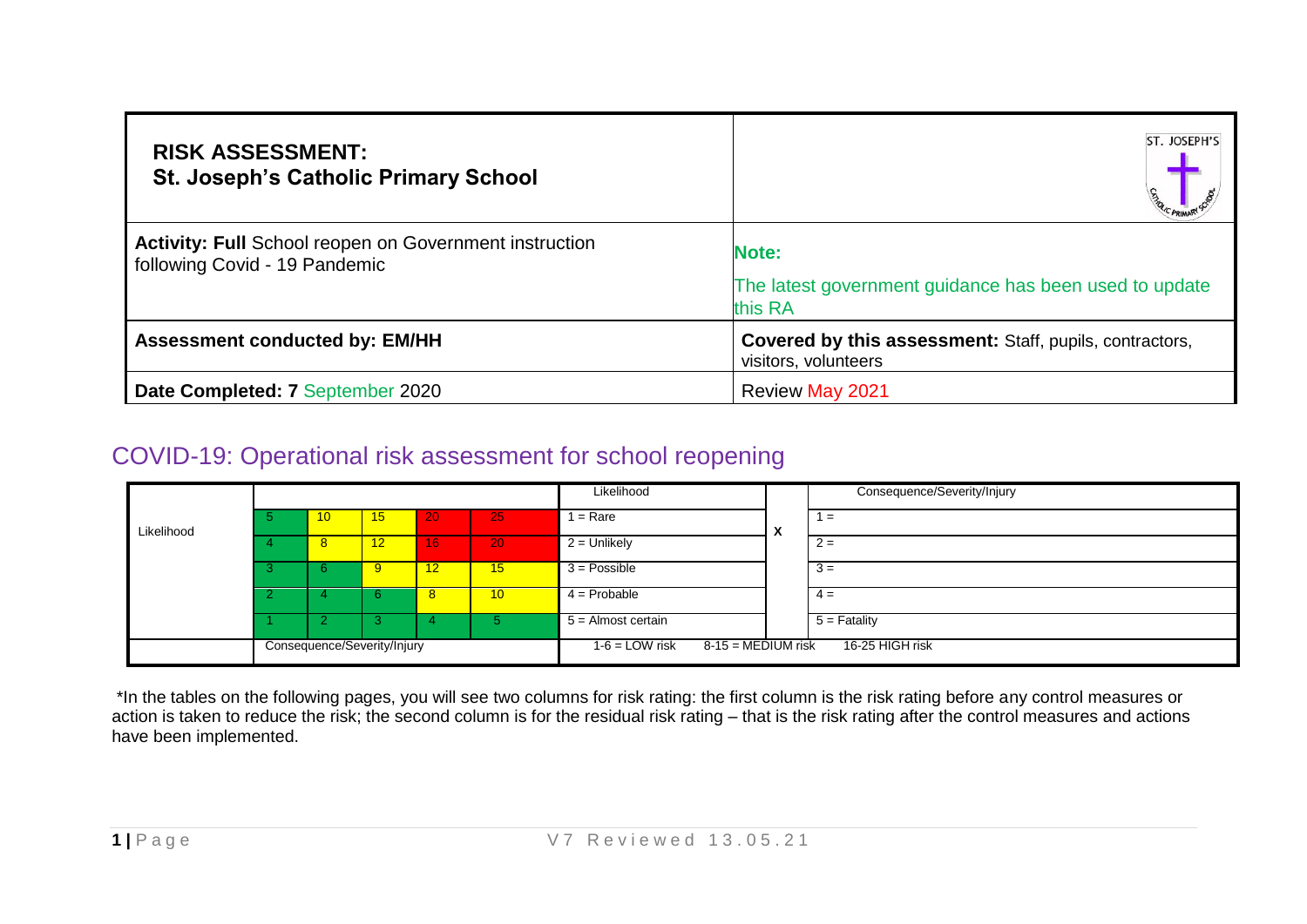| Related documents                                                                                                                                                                                    |
|------------------------------------------------------------------------------------------------------------------------------------------------------------------------------------------------------|
| <b>Supporting documentation:</b> Student return following partial closure due to Covid - 19 virus<br>Revised first aid<br>procedures<br>Revised evacuation<br>procedure<br>Proposed timetable        |
| Consideration should be given to Public Health England and LA guidance regarding local transmission rates (R) rather than the national, in addition to the<br>number of new cases in the local area. |
| Although measures to reduce risk can be implemented it is difficult to calculate actual levels of risk using the current transmission data.                                                          |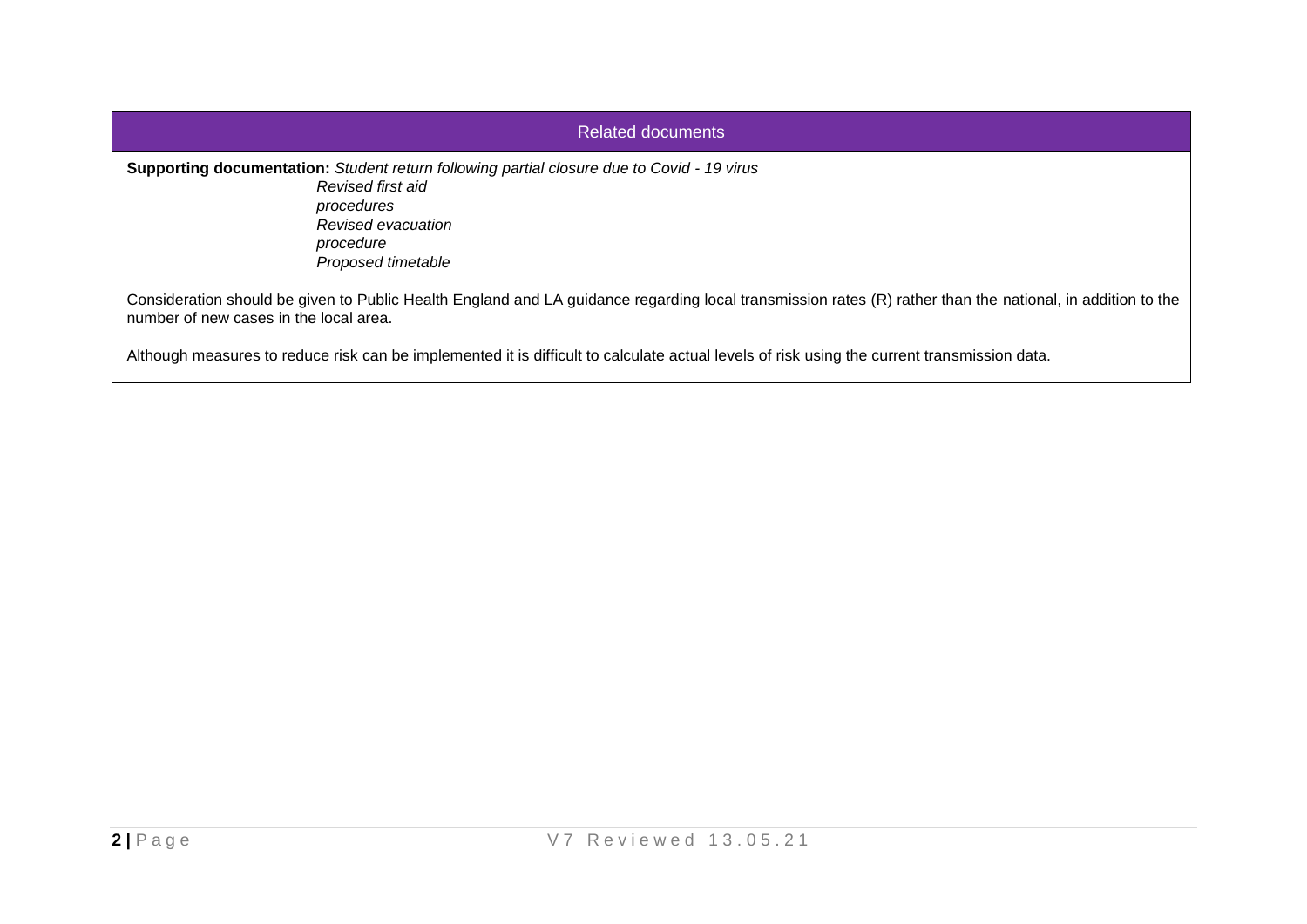| Hazard                                                                                                                                                                        | Who is at<br>risk?                                                                                            | <b>Risk</b><br>Level | Preventative and protective measures to reduce risk to an<br>acceptable level                                                                                                                                                                                                                                                                                                                                                                                                                                                                                                                                                                                                                                                                                                                                                                                                                                                                                                                                                                                                                                                                                                                                                                                                                                                                                                                                  | Final<br><b>Risk</b><br>Level |
|-------------------------------------------------------------------------------------------------------------------------------------------------------------------------------|---------------------------------------------------------------------------------------------------------------|----------------------|----------------------------------------------------------------------------------------------------------------------------------------------------------------------------------------------------------------------------------------------------------------------------------------------------------------------------------------------------------------------------------------------------------------------------------------------------------------------------------------------------------------------------------------------------------------------------------------------------------------------------------------------------------------------------------------------------------------------------------------------------------------------------------------------------------------------------------------------------------------------------------------------------------------------------------------------------------------------------------------------------------------------------------------------------------------------------------------------------------------------------------------------------------------------------------------------------------------------------------------------------------------------------------------------------------------------------------------------------------------------------------------------------------------|-------------------------------|
| Contraction of the<br>infection by those with<br>pre-existing health<br>conditions or other<br>conditions likely to<br>significantly increase the<br>risk of serious illness. | Individuals<br>identified<br>as being<br>clinically<br>extremely<br>vulnerable<br>or clinically<br>vulnerable | 16                   | Any persons classed as being clinically extremely vulnerable<br>from Covid 19 should follow current tier guidance, shielding<br>when in tier 5 National Lockdown or when required by national<br>guidance. Those living in a household with someone who is<br>clinically extremely vulnerable when shielding requirements<br>apply, can continue to attend work, but should homework where<br>possible.<br>Any person who is classed as clinically vulnerable<br>(https://www.nhs.uk/conditions/coronavirus-covid-19/people-at-<br>higher-risk/whos-at-higher-risk-from-coronavirus/) are at<br>moderate risk and should be especially careful to follow the<br>rules and minimise contact with others, continuing to wash<br>hands carefully and more frequently than usual and maintain<br>thorough cleaning of frequently touched areas in the home<br>and/or workspace. Any specific medical advice provided to<br>individuals to supplement generic guidance should be followed.<br>When in tier 5 National Lockdown, clinically vulnerable persons<br>should work from home, where this is possible. Where<br>homeworking isn't possible, arrangements for these staff should<br>be reviewed to ensure precautions for maintaining social<br>distancing and minimising/managing any shared equipment are<br>as robust as practical.<br>NB Personal Risk Assessment completed as<br>appropriate/necessary | 6                             |
| Traveling to and from<br>school. Possible risk of<br>infection from                                                                                                           | Children /<br>Parents                                                                                         | N/A                  | This is largely out of the control of staff. Staff can:<br>Advise/remind parents/children about social distancing<br>$\bullet$<br>and the importance of hygiene.                                                                                                                                                                                                                                                                                                                                                                                                                                                                                                                                                                                                                                                                                                                                                                                                                                                                                                                                                                                                                                                                                                                                                                                                                                               | N/A                           |
| Use of public transport<br>$\bullet$<br>Walking with friends                                                                                                                  |                                                                                                               |                      | Advise parents/carers of good practice and current guidance<br>via text, website and newsletters.<br>Encourage children not to use public transport on shorter                                                                                                                                                                                                                                                                                                                                                                                                                                                                                                                                                                                                                                                                                                                                                                                                                                                                                                                                                                                                                                                                                                                                                                                                                                                 |                               |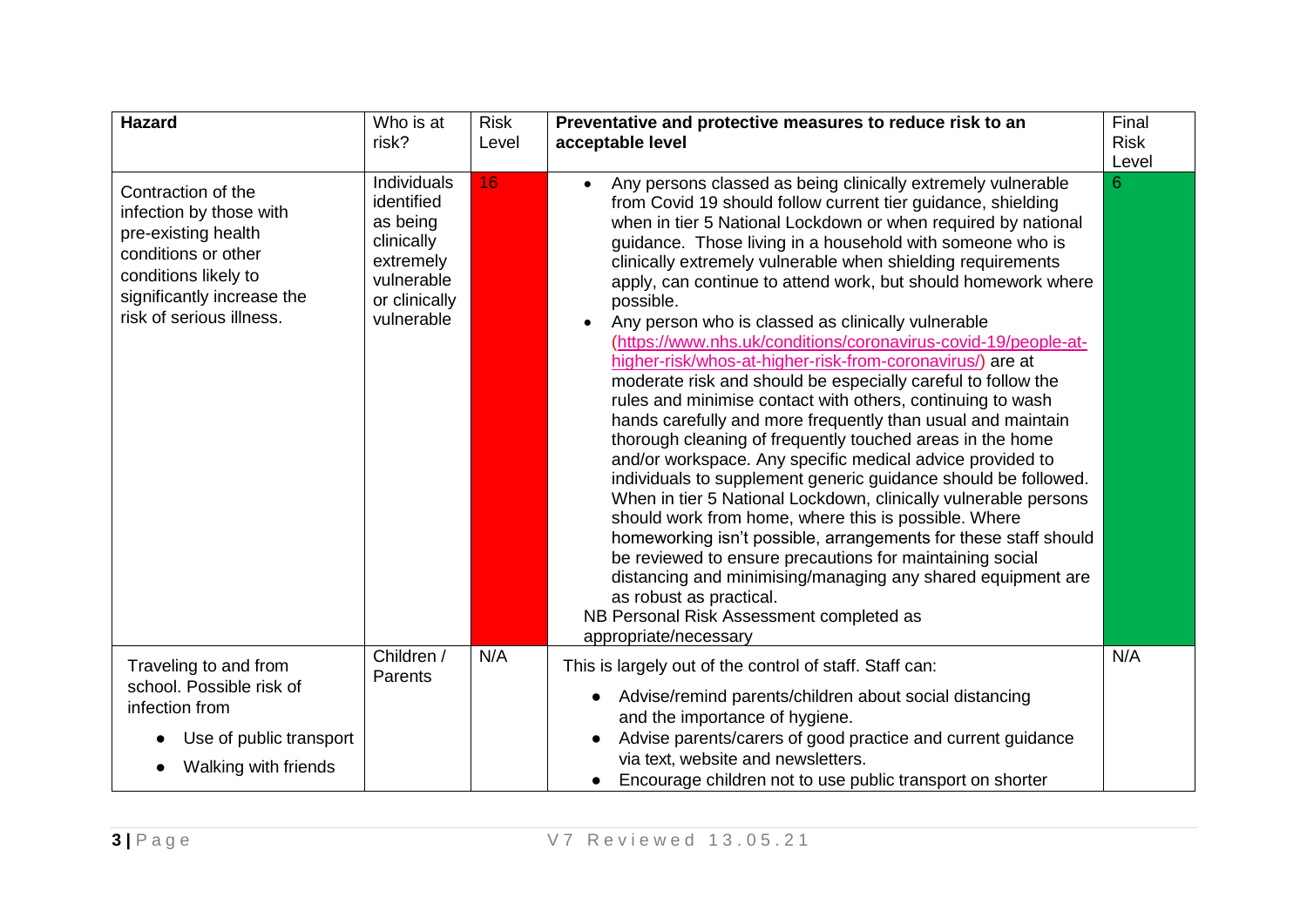|                                                                        |                              |    | journeys. (NB This should be a health choice rather than a<br>scare tactic).<br>Advise parents about the need for face coverings when using<br>dedicated school transport and public transport and the<br>exemption critera.                                                                                                                                                                                                                                                                                                                                                                                                                                                                                                                                                                                                                                                                                                                                                                                                                                                                                                                                                                                                                                                                                                                                 |   |
|------------------------------------------------------------------------|------------------------------|----|--------------------------------------------------------------------------------------------------------------------------------------------------------------------------------------------------------------------------------------------------------------------------------------------------------------------------------------------------------------------------------------------------------------------------------------------------------------------------------------------------------------------------------------------------------------------------------------------------------------------------------------------------------------------------------------------------------------------------------------------------------------------------------------------------------------------------------------------------------------------------------------------------------------------------------------------------------------------------------------------------------------------------------------------------------------------------------------------------------------------------------------------------------------------------------------------------------------------------------------------------------------------------------------------------------------------------------------------------------------|---|
| Infection being brought on site<br>by persons entering the<br>building | All Building<br><b>Users</b> | 20 | Appropriate signage displayed at all entrances<br>$\bullet$<br>Hand sanitiser to be available at each entrance as the<br>children enter school<br>All persons are to wash hands for a minimum of 20<br>seconds using soap and water. This should be done as<br>soon as possible after entering the building<br>Screening set up in the Reception area<br>$\bullet$<br>No visitors to be admitted beyond the Reception area<br>without the prior authorisation of the Head teacher or their<br>representative<br>Repairs/Maintenance are to be conducted outside of school<br>day hours wherever possible<br>Contractors should be on site through prior arrangement and<br>have Risk Assessed their activities in relation to the Covid -<br>19 virus<br>Deliveries are to be left in the Reception area by delivery<br>$\bullet$<br>drivers. Delivery drivers should not enter the building<br>Deliveries are not to be signed for<br>Kitchen deliveries to be delivered directly to the Kitchen<br>entrance<br>Gloves should be employed when handling deliveries,<br>packaging disposed of and hands washed immediately<br>after the activity<br>Children are to use stationery/classroom equipment provided<br>by the school rather than bringing personal equipment on site.<br>Children may bring coat, hat, book bag, PE kit, lunch box to<br>school. | 8 |
| Planning movement                                                      | Children /                   | 25 | Children to be brought to school by one adult only. Adult to wait on                                                                                                                                                                                                                                                                                                                                                                                                                                                                                                                                                                                                                                                                                                                                                                                                                                                                                                                                                                                                                                                                                                                                                                                                                                                                                         | 9 |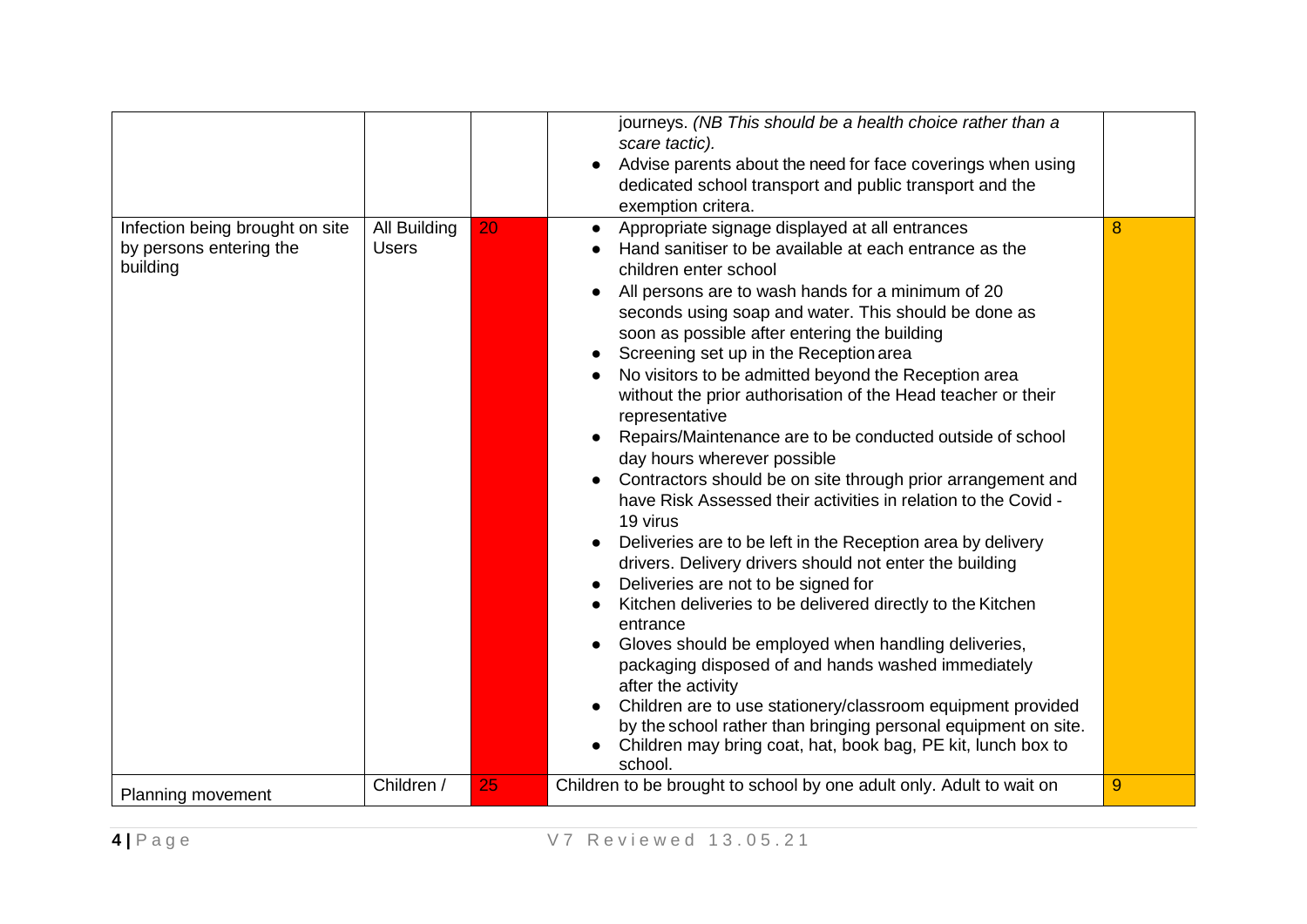| around school                                                             | Staff /<br>Parents | football yard (maintaining social distance from others) and child to<br>enter main yard.                                                                                                                                                                                                                                                        |  |
|---------------------------------------------------------------------------|--------------------|-------------------------------------------------------------------------------------------------------------------------------------------------------------------------------------------------------------------------------------------------------------------------------------------------------------------------------------------------|--|
| The start and<br>end of the<br>school day<br>create risks of<br>breaching |                    | Parents to be encouraged to 'drop children off' at school to reduce<br>number of adults on the yard. School staff on duty from 8.45 am<br>All doors open from 8.45 am to facilitate children maintaining their<br>'bubble' contact only and to allow parents to leave the school yard<br>promptly                                               |  |
| social<br>distancing<br>guidelines                                        |                    | Children at Year 5 and 6 may travel to/from school independently<br>(written permission must be obtained from parent/carer)                                                                                                                                                                                                                     |  |
| Hygiene and<br>handwashing                                                |                    | Member of staff to supervise at the Main Gate to ensure parents /<br>children follow guidance                                                                                                                                                                                                                                                   |  |
|                                                                           |                    | Member of staff at each chosen building entrance / exit point                                                                                                                                                                                                                                                                                   |  |
|                                                                           |                    | Adults to leave premises maintaining social distance                                                                                                                                                                                                                                                                                            |  |
|                                                                           |                    | Adults collecting children at the end of the day are asked not to arrive<br>early or to stand on main yard. Adults to wait until children are brought<br>out of school by staff, child to be collected. Leave by the gate leading<br>onto Armstrong Road                                                                                        |  |
|                                                                           |                    | Information sent to parents/carers re which entrance they are to use,<br>how to drop off / pick up at a distance, social distancing with other<br>parents, allocated times and the importance of abiding by these,<br>including that gathering at the school gates and otherwise coming onto<br>the site without an appointment is not allowed. |  |
|                                                                           |                    | Children to use usual class entrance.                                                                                                                                                                                                                                                                                                           |  |
|                                                                           |                    | Year Groups given staggered times to be collected from<br>their allocated entrance.                                                                                                                                                                                                                                                             |  |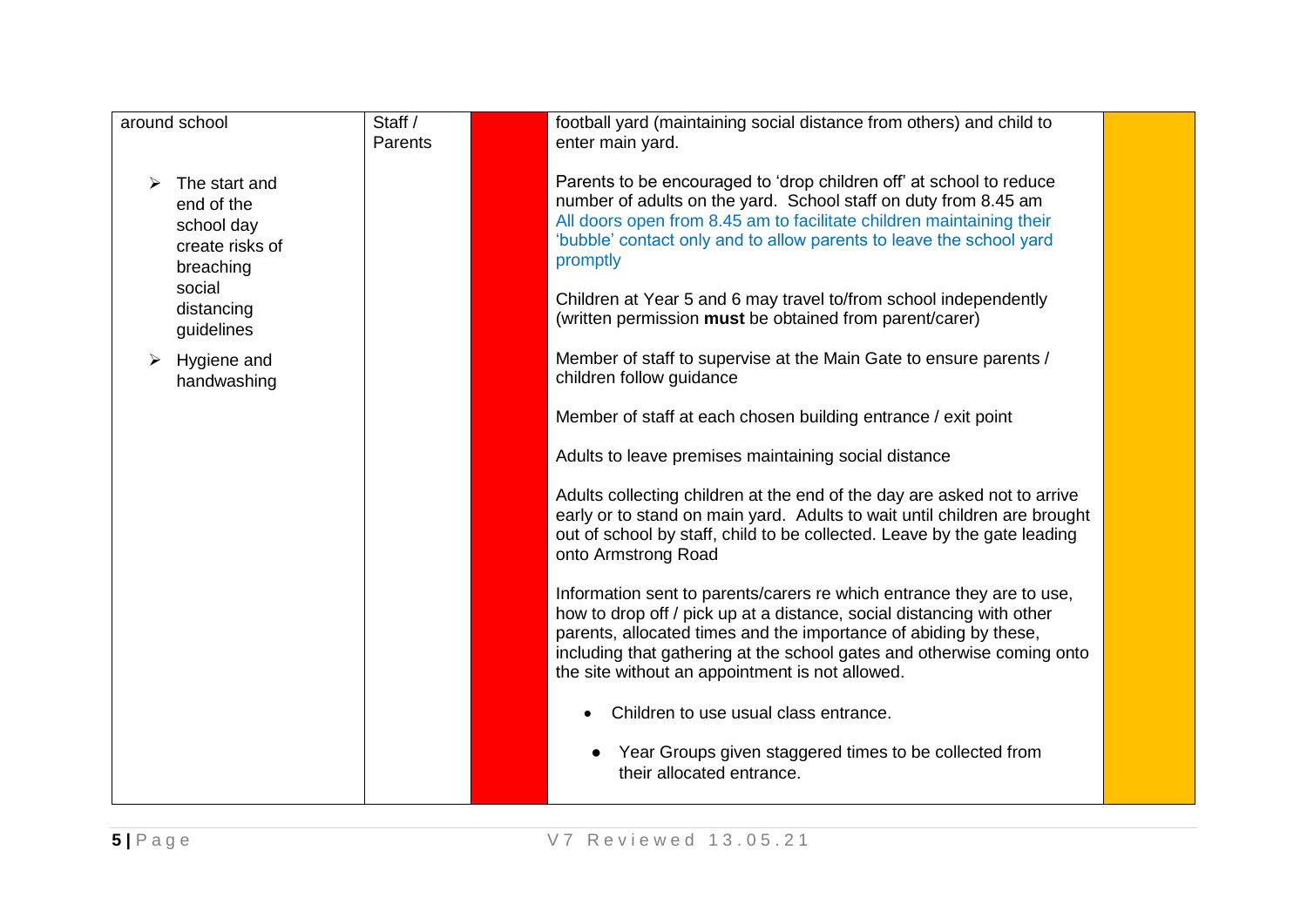| All entrances should have a staff presence during pupil<br>$\bullet$<br>entry.                                                                                                                                                                                                                                                 |
|--------------------------------------------------------------------------------------------------------------------------------------------------------------------------------------------------------------------------------------------------------------------------------------------------------------------------------|
| Staff member to greet the children at entrance to school.<br>$\bullet$                                                                                                                                                                                                                                                         |
| Children to sanitise hands before going into the classroom.<br>$\bullet$                                                                                                                                                                                                                                                       |
| On entering the building pupils should go directly to their<br>classroom.                                                                                                                                                                                                                                                      |
| Staff member to greet children in the classroom.<br>$\bullet$                                                                                                                                                                                                                                                                  |
| Children wash/sanitise their hands and take their seat at their<br>allocated table.                                                                                                                                                                                                                                            |
| All building users are to wash hands once in the building,<br>frequently throughout the day, especially before eating,<br>and again before leaving the building. Appropriate signage<br>to be visible in wash and key areas. Taps which do not<br>turn off automatically should be turned off with a tissue or<br>paper towel. |
| Class registers to be completed by class teacher using RM<br>Integris.                                                                                                                                                                                                                                                         |
| Visitors to be signed in and out of the building by Admin<br>Staff.                                                                                                                                                                                                                                                            |
| Signing in sheet to be completed by Admin Staff rather<br>than the individual so as to avoid pen sharing.                                                                                                                                                                                                                      |
| Children to be briefed daily about social distancing and<br>$\bullet$<br>the importance of hand washing. Clear signage in<br>classrooms to promote these messages.                                                                                                                                                             |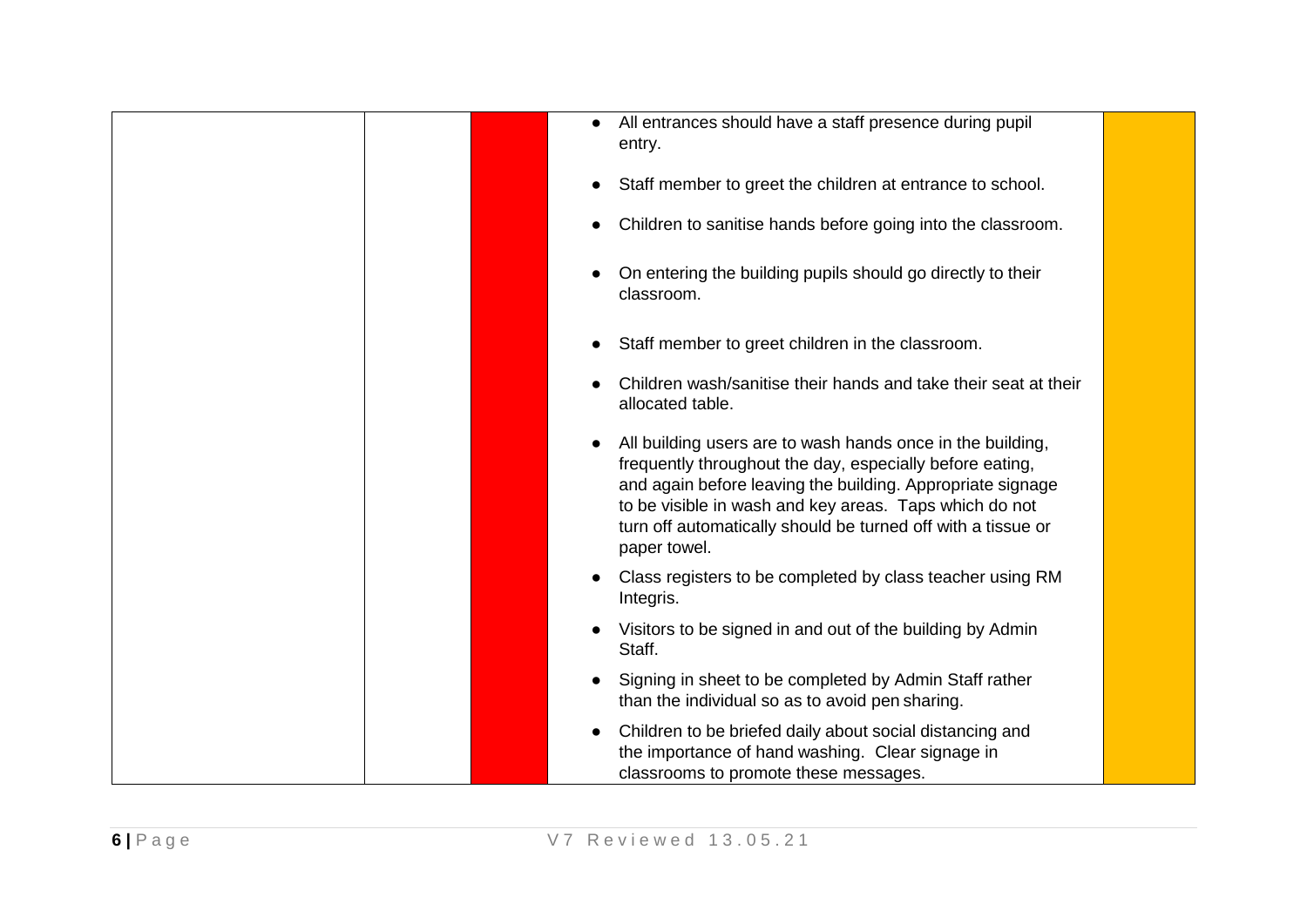|                                                                                                                       |                            |    | Soap and paper towels to be available next to all sinks. Hand<br>sanitisers to be made available in all teaching areas.<br>Sanitisation stations to be set up, with appropriate signage, at<br>entry points to the building, dining areas and other recreation<br>areas.                                                                                                                                                                                                                                                                                                                                                                                            |   |
|-----------------------------------------------------------------------------------------------------------------------|----------------------------|----|---------------------------------------------------------------------------------------------------------------------------------------------------------------------------------------------------------------------------------------------------------------------------------------------------------------------------------------------------------------------------------------------------------------------------------------------------------------------------------------------------------------------------------------------------------------------------------------------------------------------------------------------------------------------|---|
|                                                                                                                       |                            |    | Signage to be displayed around the building advising of<br>hand cleaning procedures and correct hand washing<br>techniques. Signage to be updated and rotated frequently<br>to avoid complacency.<br>Children are to wash hands/sanitise when entering the<br>building, entering the classroom, before/after break,<br>before/after lunch, before going home and at other times<br>deemed necessary e.g. following use of equipment.                                                                                                                                                                                                                                |   |
| Planning movement<br>around school<br>Movement around<br>school risks<br>breaching social<br>distancing<br>guidelines | Children /<br><b>Staff</b> | 25 | Main corridor marked with 'spacing lines' to ensure children/<br>$\bullet$<br>staff follow them and maintain social distancing whenever<br>possible when travelling around school.<br>Member of staff to monitor movement in corridors and on<br>staircases.<br>Movement of children around school is minimised as much as<br>possible to avoid busy corridors, entrances and exits. (Passing<br>briefly in the corridor or playground is low risk).<br>Class cloakrooms to be used.<br>Staggered break times and lunchtimes to minimise number of<br>children moving around school/outside at any one time.<br>Year Group to remain in their designated play area. | 9 |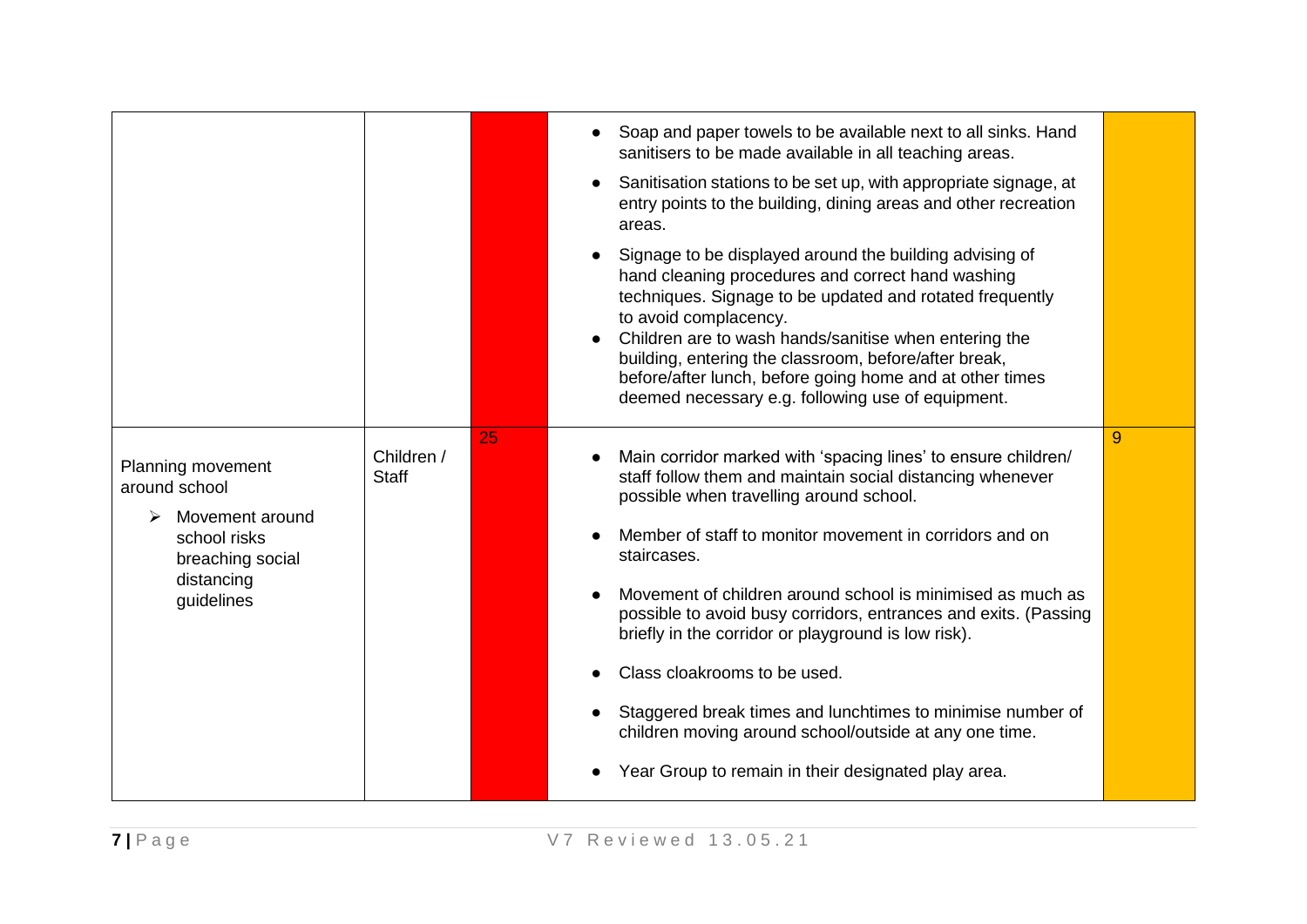|                                                                                                         |                          |    | *No more than 2 year groups on the yard at any one time.                                                                                                                                                                                                                                                                                                                                                                                                                         |   |  |  |  |  |  |  |                                                                          |  |                                                                                                                                                                                                                                 |                                                                  |  |
|---------------------------------------------------------------------------------------------------------|--------------------------|----|----------------------------------------------------------------------------------------------------------------------------------------------------------------------------------------------------------------------------------------------------------------------------------------------------------------------------------------------------------------------------------------------------------------------------------------------------------------------------------|---|--|--|--|--|--|--|--------------------------------------------------------------------------|--|---------------------------------------------------------------------------------------------------------------------------------------------------------------------------------------------------------------------------------|------------------------------------------------------------------|--|
| Organisation of teaching                                                                                | Children /<br>Children / | 25 | Social distancing and grouping of pupils                                                                                                                                                                                                                                                                                                                                                                                                                                         | 9 |  |  |  |  |  |  |                                                                          |  |                                                                                                                                                                                                                                 |                                                                  |  |
| spaces<br>$\triangleright$<br><b>Classroom sizes</b><br>will not allow<br>adequate social<br>distancing | <b>Staff</b>             |    |                                                                                                                                                                                                                                                                                                                                                                                                                                                                                  |   |  |  |  |  |  |  |                                                                          |  | Social contact should be minimised wherever possible.<br>Varying methods should be considered and adopted<br>e.g. where 2 m cannot be adhered to $-$ reduced class sizes<br>into smaller groups or bubbles, (see bullets below) | dependent on the age/ability of the pupils to socially distance, |  |
|                                                                                                         |                          |    |                                                                                                                                                                                                                                                                                                                                                                                                                                                                                  |   |  |  |  |  |  |  | Where possible maintain distinct groups or 'bubbles' that do<br>not mix. |  |                                                                                                                                                                                                                                 |                                                                  |  |
|                                                                                                         |                          |    | Schools should assess their circumstances and if class-sized<br>groups are not compatible with offering a full range of<br>subjects or managing the practical logistics within and around<br>school, they can look to implement year group sized<br>'bubbles'. Older age pupils in secondary schools, are likely<br>to need to be the size of a year group to enable schools to<br>deliver the full range of curriculum subjects and students to<br>receive specialist teaching. |   |  |  |  |  |  |  |                                                                          |  |                                                                                                                                                                                                                                 |                                                                  |  |
|                                                                                                         |                          |    | At primary school, and in the younger years at secondary,<br>schools may be able to implement smaller groups the size of<br>a full class.                                                                                                                                                                                                                                                                                                                                        |   |  |  |  |  |  |  |                                                                          |  |                                                                                                                                                                                                                                 |                                                                  |  |
|                                                                                                         |                          |    | Schools should make small adaptations to the classroom to<br>support distancing where possible. That should include<br>seating pupils' side by side and facing forwards, rather than<br>face to face or side on, and might include moving<br>unnecessary furniture out of classrooms to make more<br>space.                                                                                                                                                                      |   |  |  |  |  |  |  |                                                                          |  |                                                                                                                                                                                                                                 |                                                                  |  |
|                                                                                                         |                          |    | Revision 19.4.21 (Ref Gateshead LA Updated RA) -<br>Seating layout / arrangements are determined by the<br>head teacher in consultation with classroom staff based<br>on the balance of risk of COVID-19 v mental health and                                                                                                                                                                                                                                                     |   |  |  |  |  |  |  |                                                                          |  |                                                                                                                                                                                                                                 |                                                                  |  |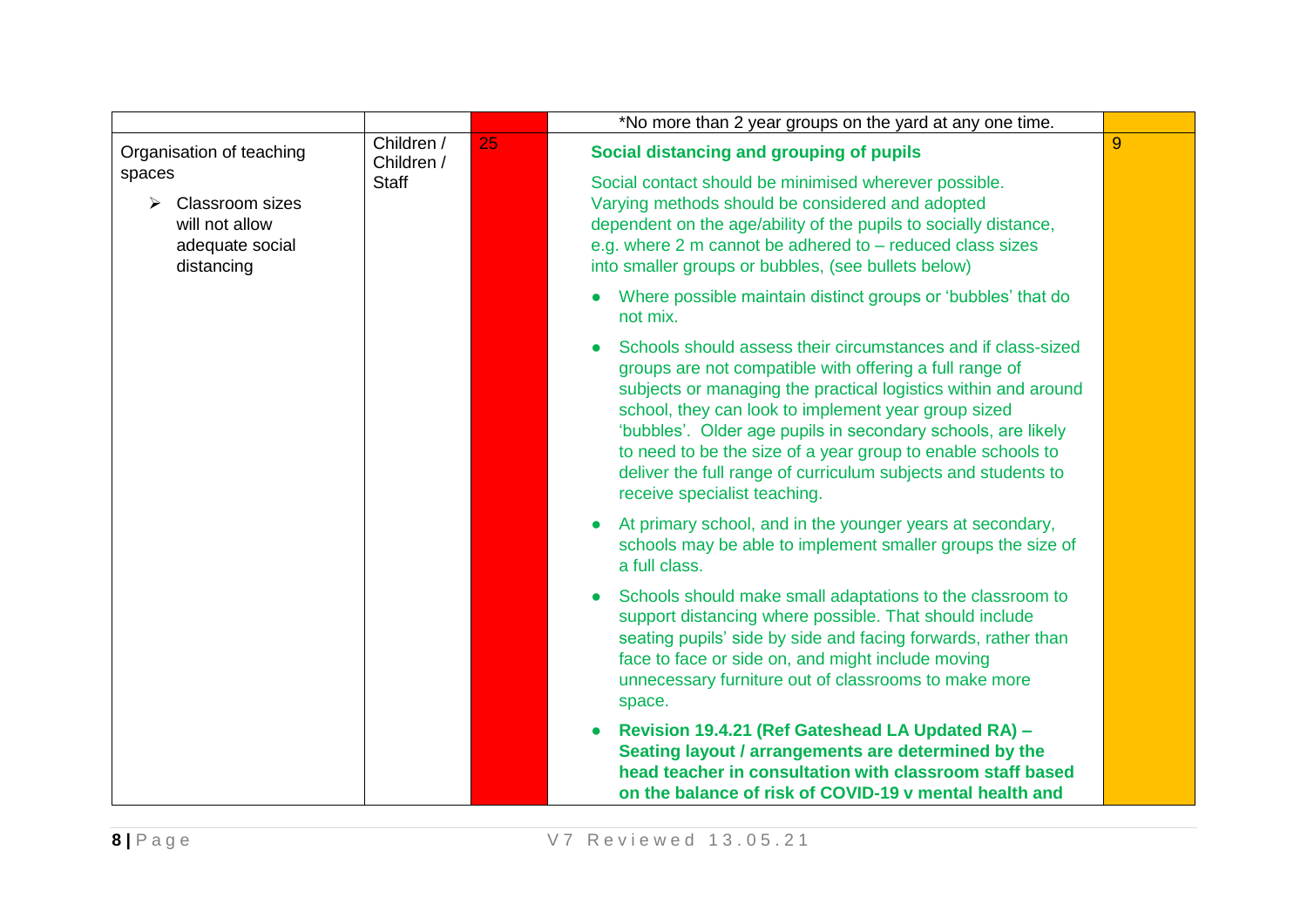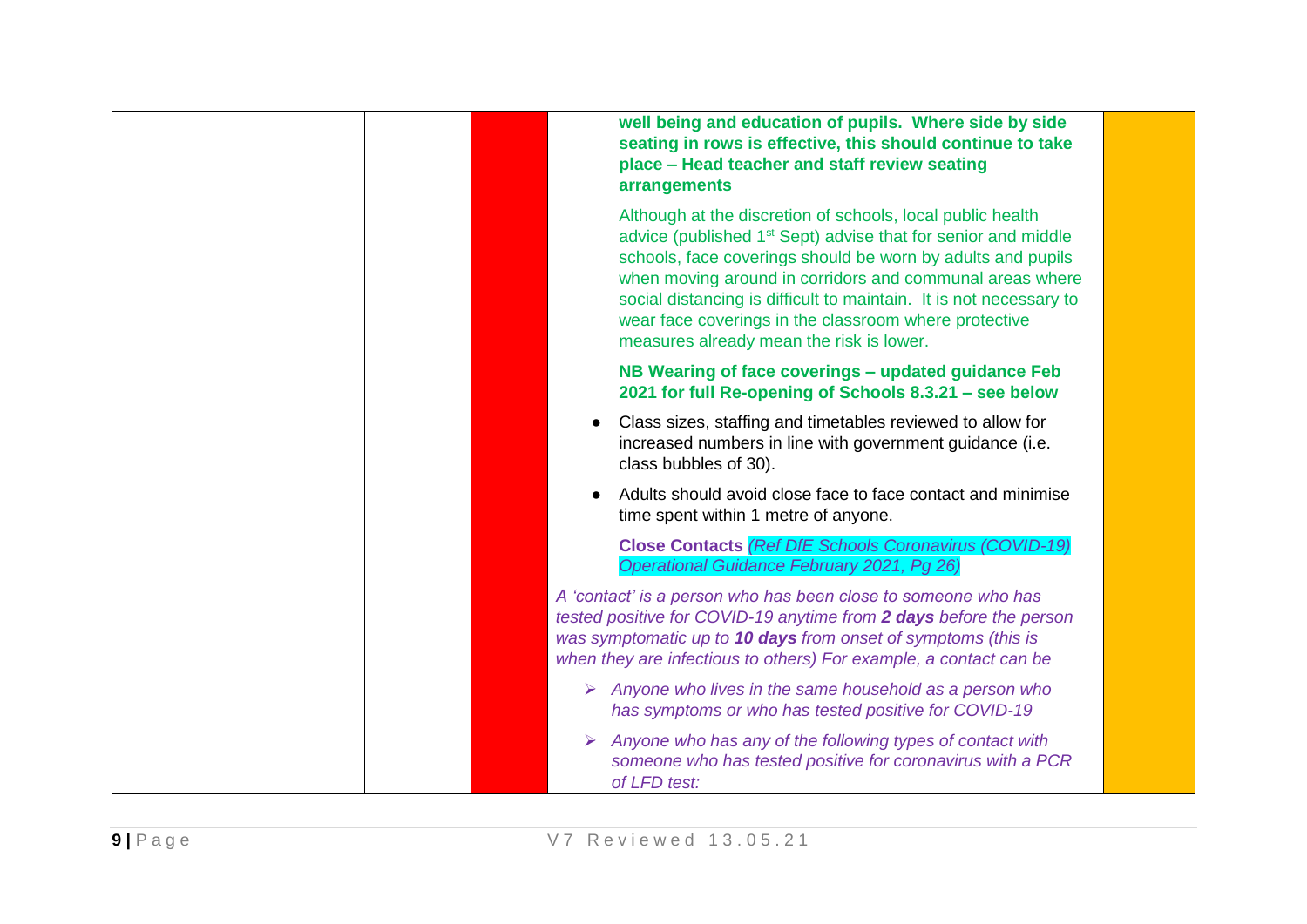|                                                                                              |                            |    | A person who has had face-to-face contact including<br>$\circ$<br>being coughed on or having a face-to-face<br>conversation within 1 metre<br>Been within 1 metre for 1 minute or longer without<br>$\circ$<br>face-to-face contact                                                                     |   |
|----------------------------------------------------------------------------------------------|----------------------------|----|---------------------------------------------------------------------------------------------------------------------------------------------------------------------------------------------------------------------------------------------------------------------------------------------------------|---|
|                                                                                              |                            |    | been within 2 metres of someone for more than 15<br>$\bigcirc$<br>minutes (either as a one-off contact, or added up<br>together over one day)                                                                                                                                                           |   |
|                                                                                              |                            |    | travelled in the same vehicle or plane<br>$\circ$                                                                                                                                                                                                                                                       |   |
|                                                                                              |                            |    | This is defined as 'direct close contacts' (Ref DfE Schools                                                                                                                                                                                                                                             |   |
|                                                                                              |                            |    | Coronavirus (COVID-19) Operational Guidance February 2021, Pg<br>26)                                                                                                                                                                                                                                    |   |
|                                                                                              |                            |    | NB It is understood that, unlike older children and adults, early years<br>and primary age children cannot be expected to maintain social<br>distance from each other and staff. None the less where it is possible<br>to maintain distancing, this should be adopted and staff encouraged to<br>do so. |   |
| Organisation of staffing<br>and children<br>Risk of cross<br>contamination<br>between 'class | Children /<br><b>Staff</b> | 25 | Designated areas and staff for each class bubble so as to<br>$\bullet$<br>lower the risk of possible cross contamination.<br>Pupils from different 'class bubbles' should not interact with<br>each other.<br>Staff interaction to be conducted following social distance<br>quidelines (see above).    | 9 |
| bubbles'                                                                                     |                            |    | The use of whole staff communal staff areas should be<br>avoided with staff provision being met within their respective<br>year group.                                                                                                                                                                  |   |
|                                                                                              |                            |    | Staff rooms to specify maximum capacities and maintain social<br>distancing. Consider whether timetabling allows break times to                                                                                                                                                                         |   |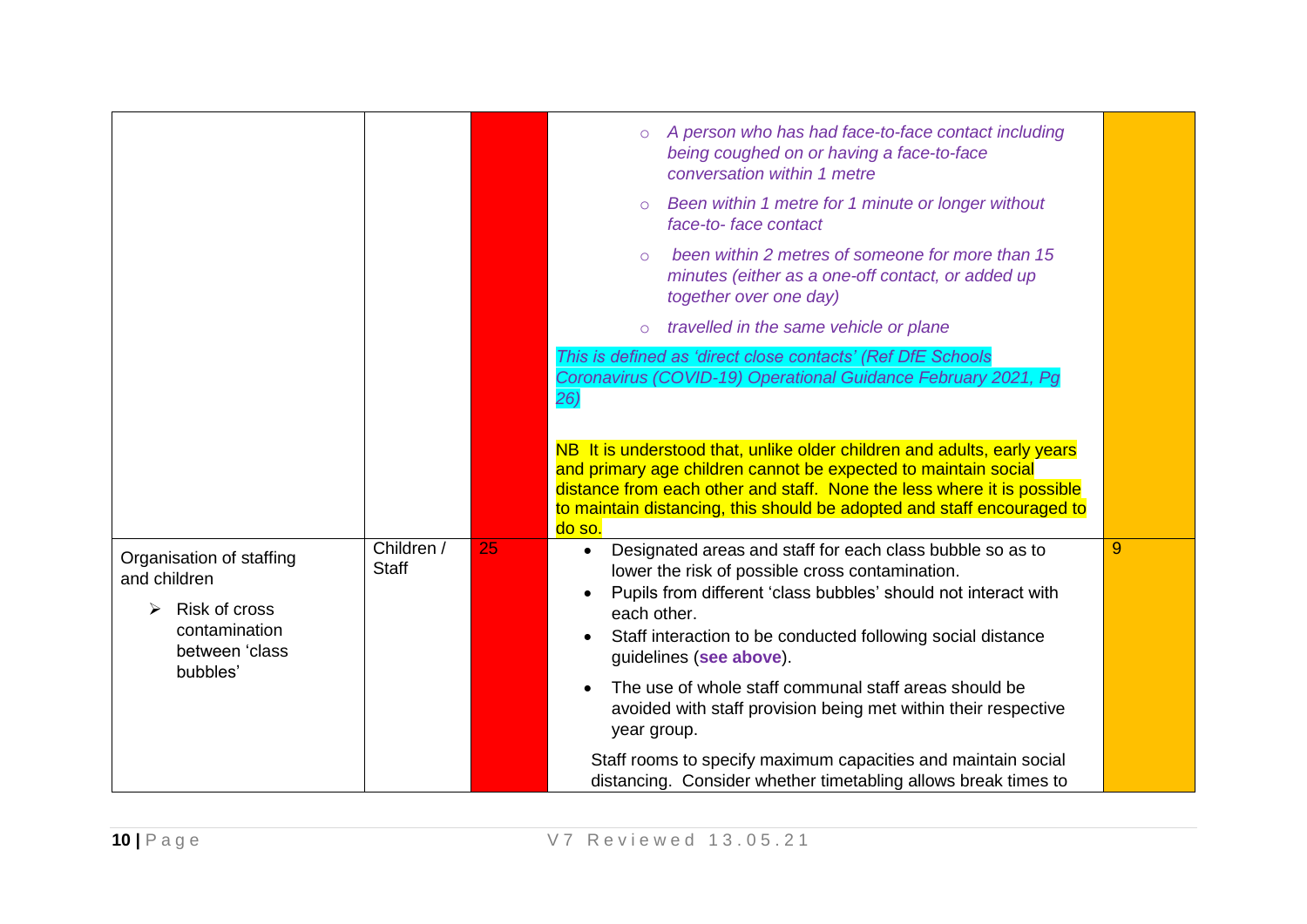| be staggered. And/or whether additional space can be used for<br>staff break times.                                                                                                                                                                                                                                                                                                                                                                                                                                                                                                                                                                                                               |
|---------------------------------------------------------------------------------------------------------------------------------------------------------------------------------------------------------------------------------------------------------------------------------------------------------------------------------------------------------------------------------------------------------------------------------------------------------------------------------------------------------------------------------------------------------------------------------------------------------------------------------------------------------------------------------------------------|
| (Ref DfE Schools Coronavirus (COVID-19) Operational Guidance<br>February 2021, Pg 12-13)                                                                                                                                                                                                                                                                                                                                                                                                                                                                                                                                                                                                          |
| 'Recommend face coverings should be worn by staff and adult<br>visitors where social distancing between adults is not possible (for<br>example when moving around in corridors and communal areas)'.                                                                                                                                                                                                                                                                                                                                                                                                                                                                                              |
| Staff to wear face covering when moving around school<br>$\bullet$<br>and on the yard at end of day (face visors or shields should<br>not be worn as an alternative to face coverings)                                                                                                                                                                                                                                                                                                                                                                                                                                                                                                            |
| Contractors and essential visitors who must enter the school<br>٠<br>during opening hours will be asked to wear a face mask                                                                                                                                                                                                                                                                                                                                                                                                                                                                                                                                                                       |
| NB Children in primary schools do not need to wear a<br>$\bullet$<br>face covering<br>From 17th May 2021, (see LA Update 12.5.21 Ncle RA)<br>The use of face coverings in school will no longer apply to<br>children, as well as to staff in classrooms. It is important to<br>note however that staff are still required to wear face<br>coverings in communal areas and other areas where social<br>distancing may not be possible e.g. Staff room. Remember,<br>face coverings are just one in a series of control measures<br>and should not be used in isolation. They should always be<br>utilised alongside other Covid-19 controls, such as<br>increased hand hygiene, bubble groups etc. |
| Where there are staff who are medically exempt and not<br>required to wear a face covering - for such employees it is<br>important to review their individual circumstances i.e. their<br>job role and the existing control measures in place.<br>Examples of practical arrangements that could be                                                                                                                                                                                                                                                                                                                                                                                                |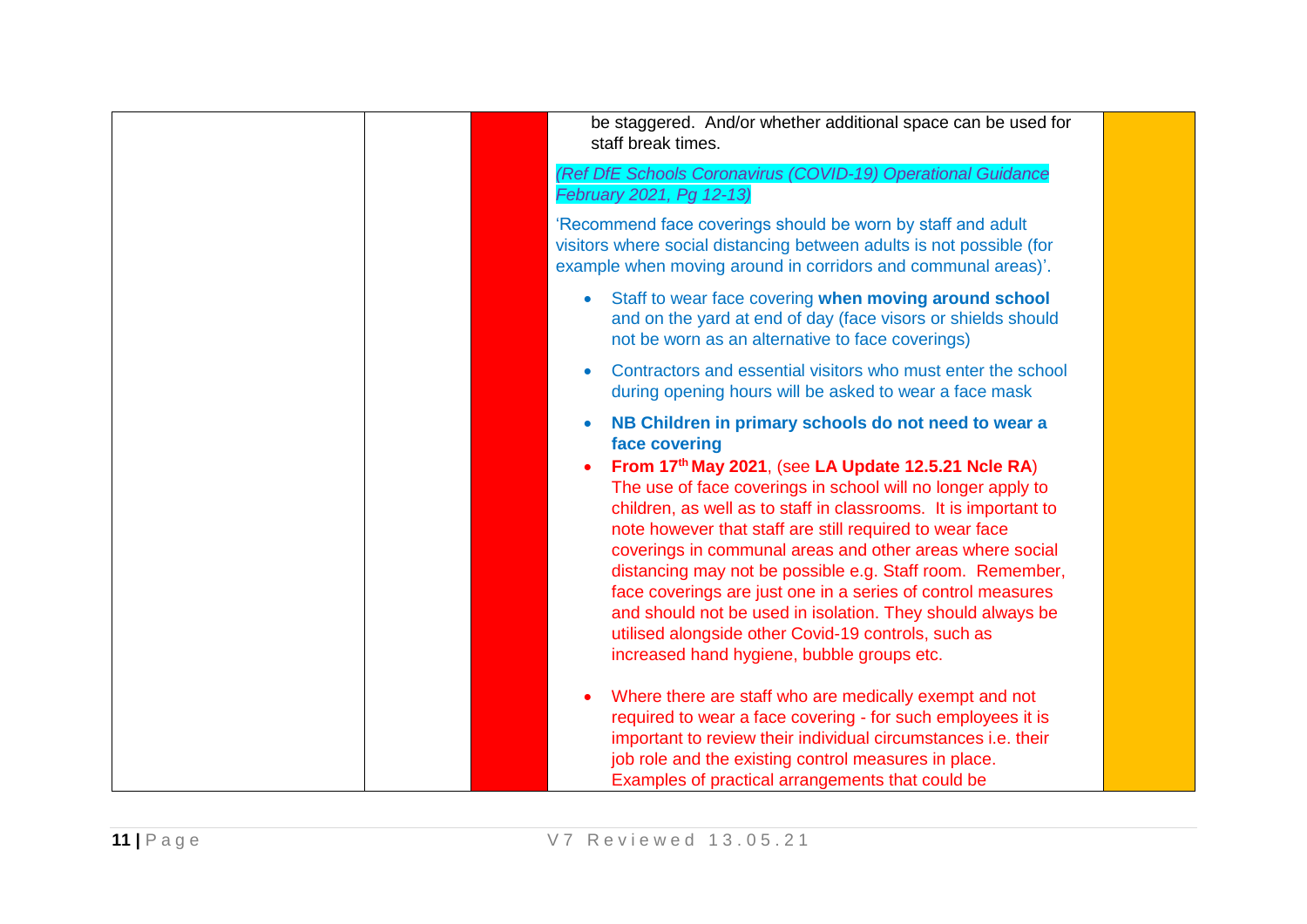|                                                                                                                                                                                          |                            |    | implemented includes: staggering start / finish / lunch breaks<br>to minimise contact in crowded locations, also if staff need<br>to change classrooms can they do so 5 / 10 minutes<br>beforehand, when areas are less densely occupied or do<br>they need to change classrooms at all. Employees are not<br>required to wear items such as a sunflower lanyard or<br>routinely show an exemption card, therefore, it's important to<br>educate others that not everyone is able to wear a face<br>covering.                                                                                                                                                       |   |
|------------------------------------------------------------------------------------------------------------------------------------------------------------------------------------------|----------------------------|----|---------------------------------------------------------------------------------------------------------------------------------------------------------------------------------------------------------------------------------------------------------------------------------------------------------------------------------------------------------------------------------------------------------------------------------------------------------------------------------------------------------------------------------------------------------------------------------------------------------------------------------------------------------------------|---|
| Availability of staff and<br>class sizes<br>The number of<br>$\blacktriangleright$<br>staff who are<br>available is lower<br>than that required<br>to teach 'class<br>bubbles' in school | Children /<br><b>Staff</b> | 12 | Staff availability is regularly updated so that deployment can be<br>planned and reviewed.                                                                                                                                                                                                                                                                                                                                                                                                                                                                                                                                                                          | 6 |
| The school day<br>The use of<br>resources and<br>materials during<br>the day may<br>create risks of<br>contamination                                                                     | Children /<br><b>Staff</b> | 25 | Common / Frequently touched surfaces to be sanitised<br>$\bullet$<br>periodically with antibacterial disinfectant/wipes. (Computer<br>keyboards, remote controls, photocopiers etc.)<br>Where computer headphones are to be used, where<br>possible, the set should be specific to the user and not<br>shared. If shared then the headphones should be thoroughly<br>cleaned and 'rested for 72 hours' before re-using<br>(timetable/allocation in place (30 sets per 2 classes /<br>alternate weeks) to allow for maximum use and thorough<br>cleaning/resting between 'bubble use').<br>Additional waste bins to be made available in teaching areas<br>$\bullet$ | 8 |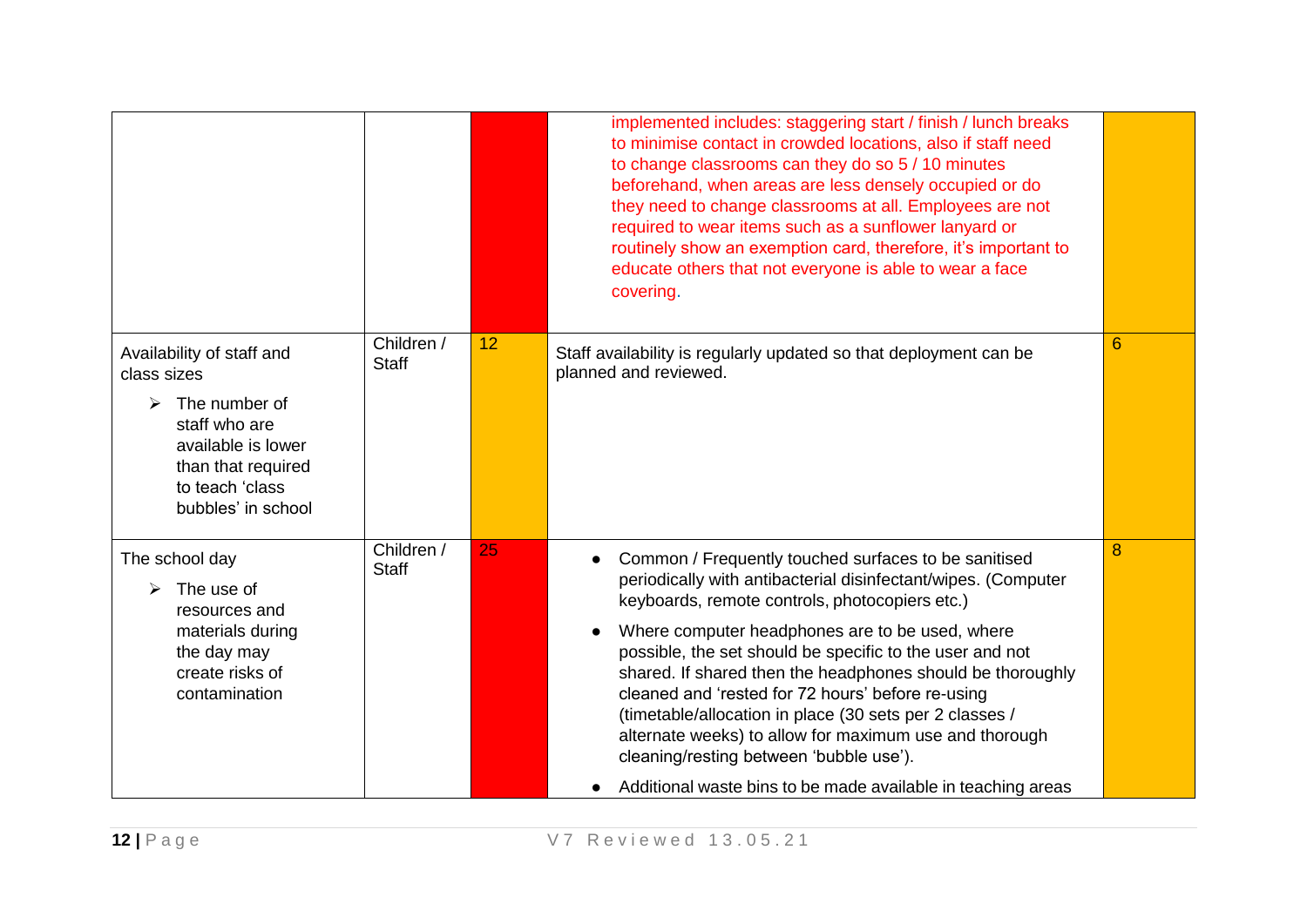| so as to reduce the necessity of children to move around the<br>teaching area. Minimum 1 lidded bin in each teaching area.                                                                                                       |  |
|----------------------------------------------------------------------------------------------------------------------------------------------------------------------------------------------------------------------------------|--|
| Multiple boxes of tissues to be available in all areas to limit<br>$\bullet$<br>potential pupil movement.                                                                                                                        |  |
| Where present, drinks fountains to be regularly cleaned and<br>used with a water bottle.                                                                                                                                         |  |
| Water bottles to be filled at beginning of each day by staff<br>(staff to wear PPE). Children to refill own bottle if needing<br>replenished. Tap to be cleaned frequently.                                                      |  |
| Water bottles to be cleaned at end of each day (put through<br>dishwasher if possible).<br>Classrooms set out with essential furniture only. Surplus<br>$\bullet$<br>furniture to be removed to create as much space as possible |  |
| All children (Yr 2-6) are to have a dedicated workstation and<br>$\bullet$<br>their own equipment. (Pens, pencils etc.). Equipment should<br>be retained by the child and not put back into the general<br>stock.                |  |
| Staff and pupils to have their own frequently used items<br>$\bullet$<br>such as pens/pencils.                                                                                                                                   |  |
| Classroom based resources can be shared and used within<br>the same bubble. Where practical these resources should<br>be regularly cleaned.                                                                                      |  |
| Classroom based resources such as books can be taken<br>home where necessary for learning. These resources should<br>be cleaned if practical or left for 48 hours after being<br>returned to use.                                |  |
| Where equipment/materials such as art, science, food<br>technology, sports etc, need to be shared they should be<br>cleaned thoroughly between different bubbles or left for 48<br>hours where this isn't practical.             |  |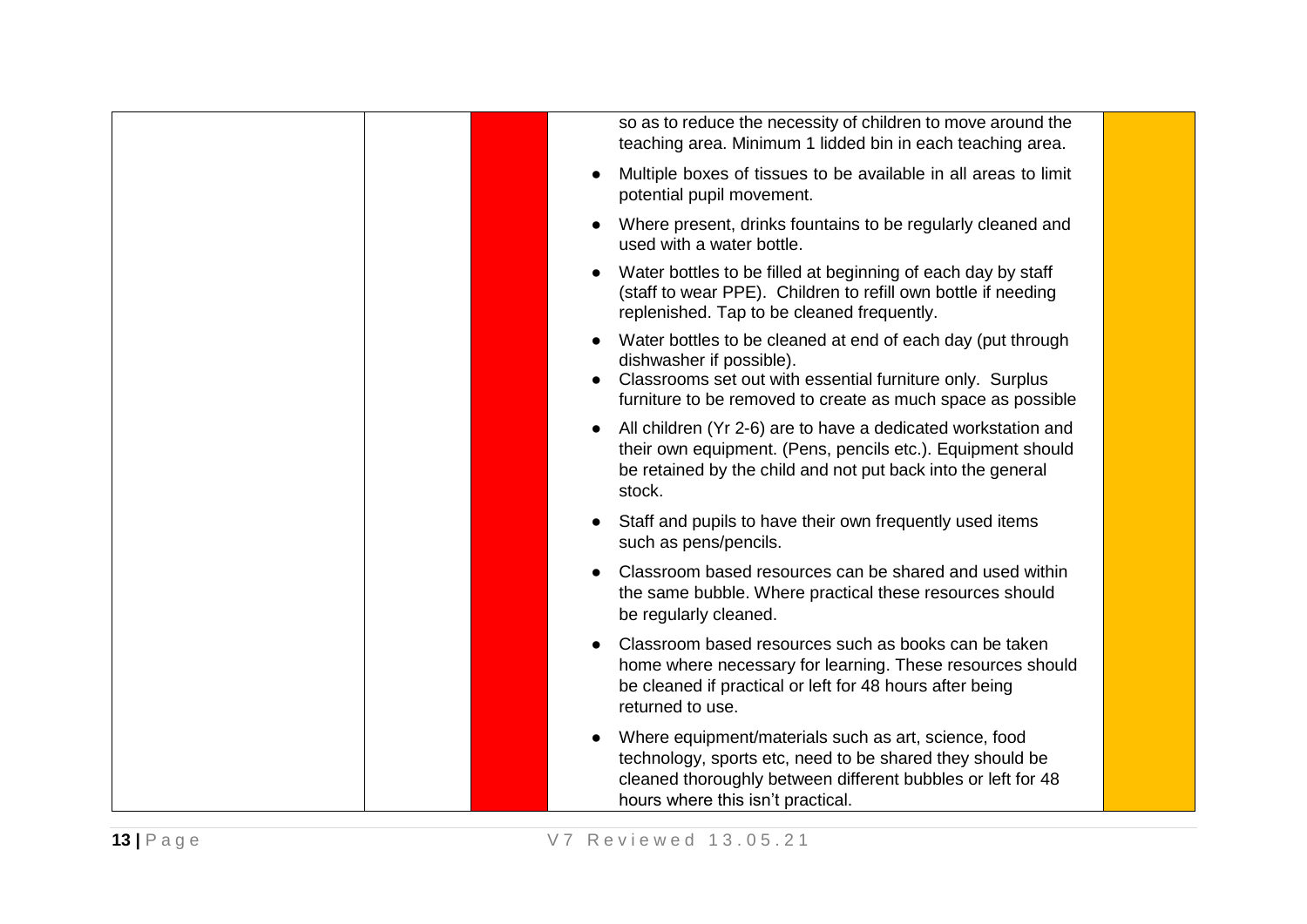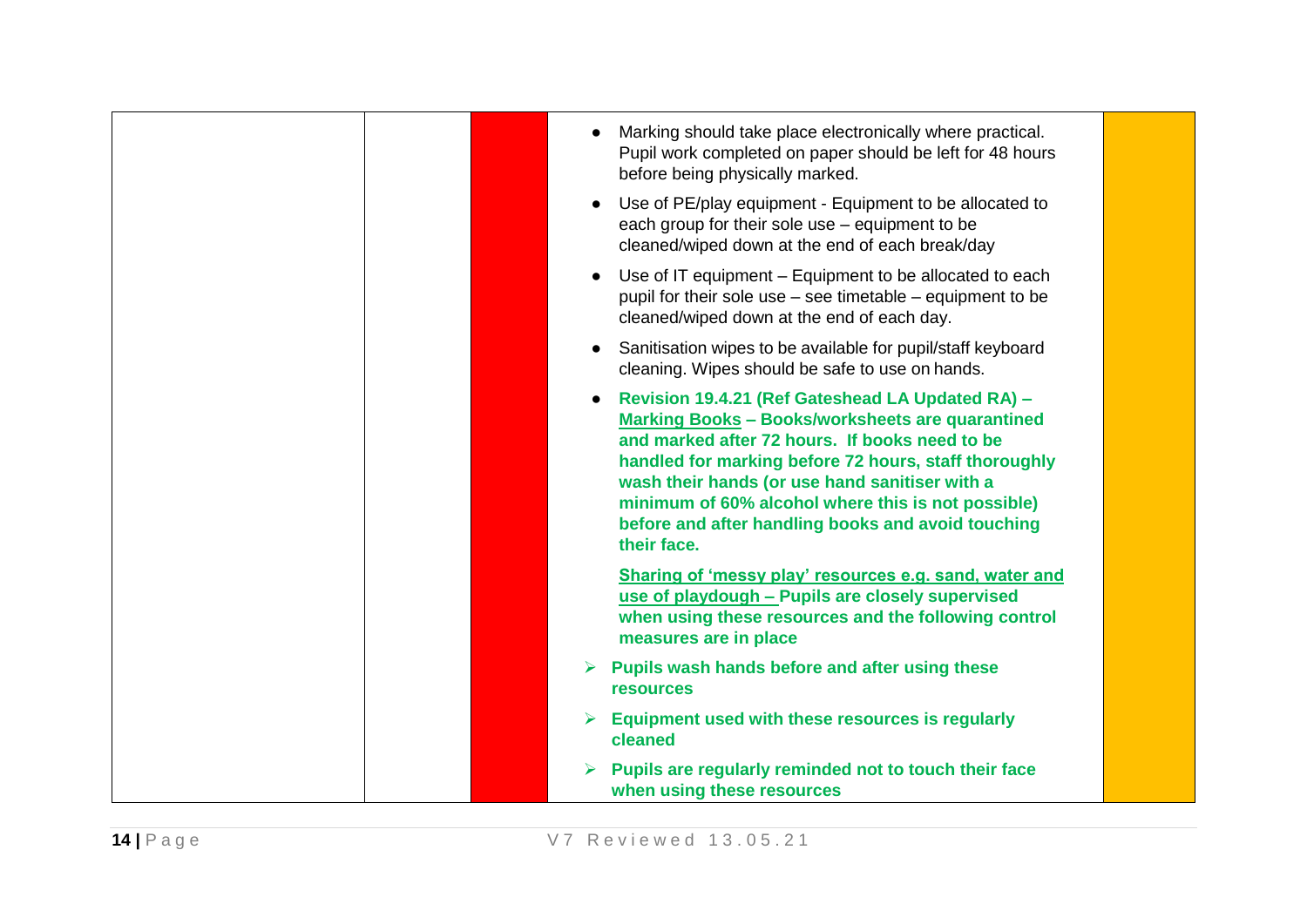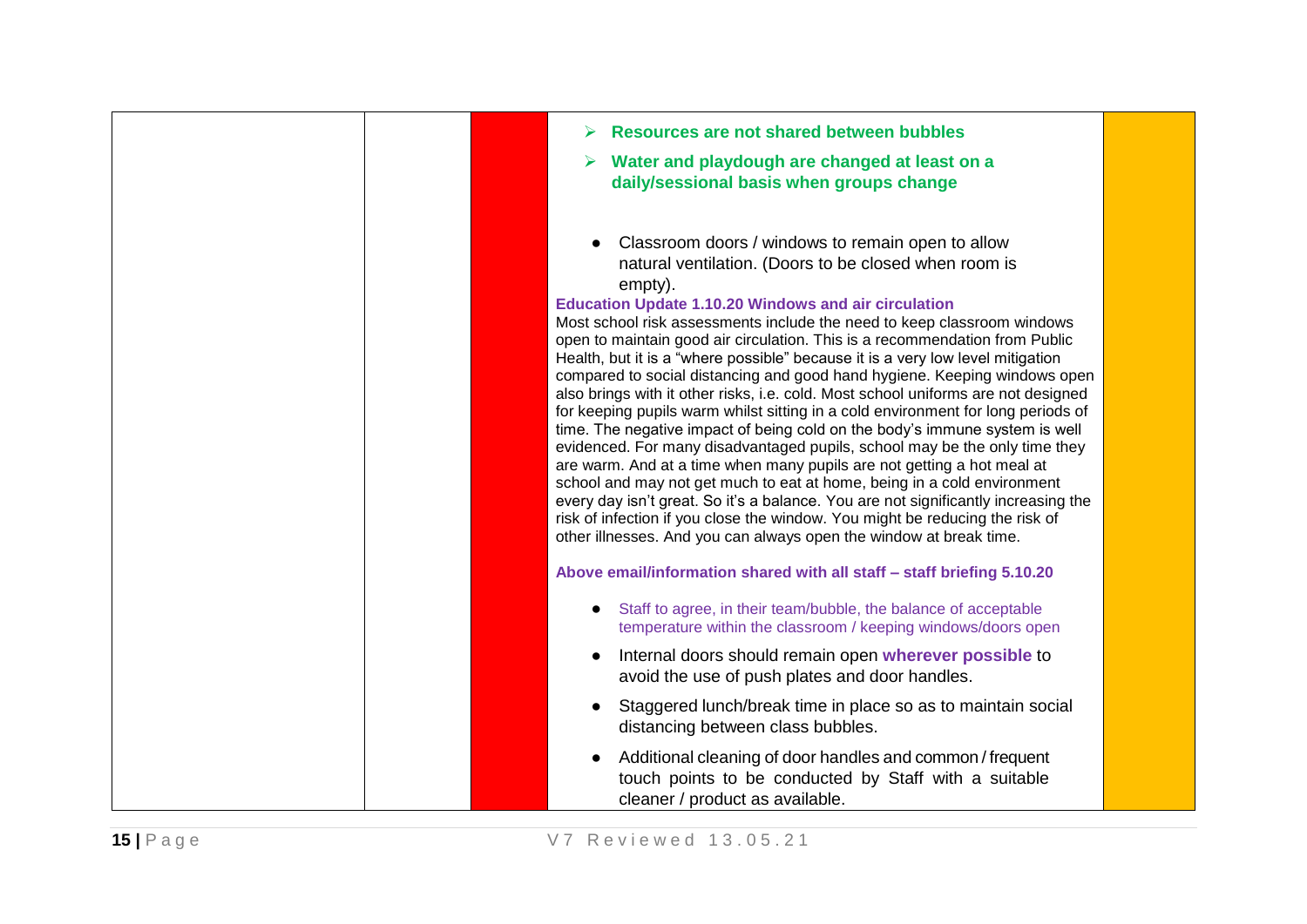|                                                                                                                                                                 |                            |    | No visitors allowed into the building unless their presence<br>$\bullet$<br>is essential to the operation of the site or they have been<br>approved by the Head teacher.<br>Evacuation procedures to be reviewed to ensure bubbles<br>$\bullet$<br>and social distancing can be maintained when outside the<br>building and returning to the building.                                                                                                                                                                                                                                                      |    |
|-----------------------------------------------------------------------------------------------------------------------------------------------------------------|----------------------------|----|-------------------------------------------------------------------------------------------------------------------------------------------------------------------------------------------------------------------------------------------------------------------------------------------------------------------------------------------------------------------------------------------------------------------------------------------------------------------------------------------------------------------------------------------------------------------------------------------------------------|----|
|                                                                                                                                                                 |                            |    | Fire drills in schools should continue to be carried out on a<br>termly basis.<br>Those evacuating should not be concerned with strict adherence to<br>social distancing rules, the important thing is to evacuate safely as<br>quickly as possible.<br>When assembling outside following an alarm, social distancing should<br>be observed as far as possible and bubble groups should be kept<br>together<br>On re-entering the building, social distancing should be maintained with<br>students returning in their bubble groups. Encourage socially<br>distanced hand sanitisation once back in class. |    |
|                                                                                                                                                                 |                            |    | • PPE to be made available for staff if requested.                                                                                                                                                                                                                                                                                                                                                                                                                                                                                                                                                          |    |
| General: Risk of viral<br>cross contamination.                                                                                                                  | Children /<br><b>Staff</b> | 25 | Mr Wilson, Caretaker, follows split shift pattern, 7.00 am - 11.30 am / 3<br>$pm - 6$ pm                                                                                                                                                                                                                                                                                                                                                                                                                                                                                                                    | 15 |
| Cleaning<br>➤<br>Capacity is reduced so<br>that an initial deep<br>clean and ongoing<br>cleaning of surfaces<br>are not undertaken to<br>the standards required |                            |    | Mrs Thompson, Cleaner, works 7.00 am to 8.30 am and 3.30 pm -<br>5.30 pm.<br>Mrs Armstrong, Cleaner, works 3.30 pm - 5.30 pm<br>8 December, 2020 - additional cleaning time agreed with Facility<br>Services - Mrs Thompson works 2.30 pm - 3.00 pm to support<br>cleaning of classroom equipment in Early Years.<br>Internal doors should remain open wherever possible so as<br>$\bullet$<br>to avoid the use of push plates and door handle.                                                                                                                                                             |    |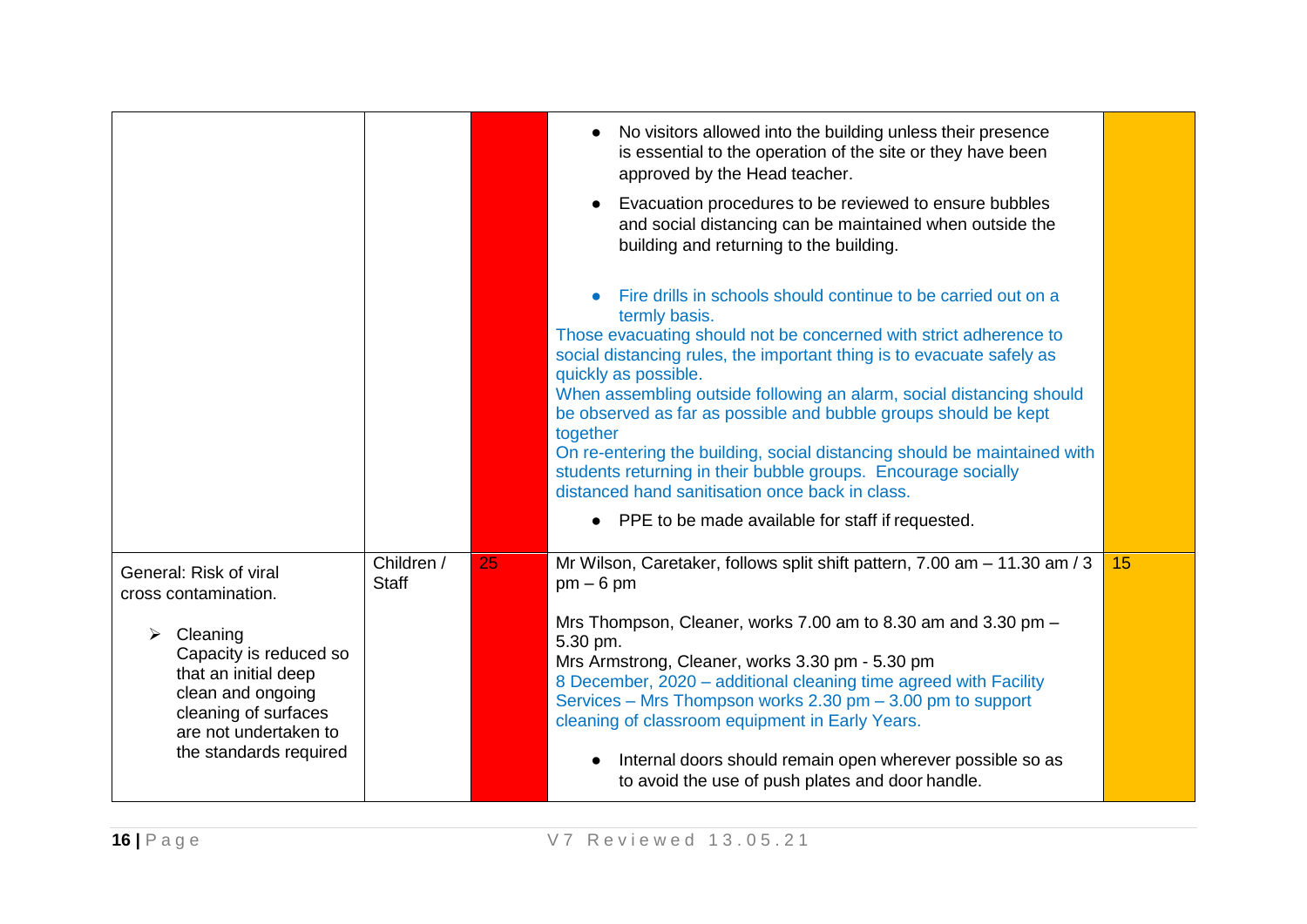|                                                                        |            |    | Classroom doors to remain open as much as possible, this<br>will also assist with ventilation (Doors to be closed when<br>rooms are empty).<br>Common / Frequently touched surfaces to be sanitised<br>$\bullet$<br>periodically with antibacterial disinfectant/wipes. (Computer<br>keyboards, remote controls, photocopiers etc.) |   |
|------------------------------------------------------------------------|------------|----|-------------------------------------------------------------------------------------------------------------------------------------------------------------------------------------------------------------------------------------------------------------------------------------------------------------------------------------|---|
|                                                                        |            |    | GW - 30.11.20 - notice placed on photocopier                                                                                                                                                                                                                                                                                        |   |
|                                                                        |            |    | 'Important! Please spray the cloth then wipe the touch pad.<br>DO NOT SPRAY THE PHOTOCOPIER. I have removed the<br>wipes as they are to wet and will cause damage to the<br>copier. Many thanks'.                                                                                                                                   |   |
|                                                                        |            |    | *Hand sanitiser available in photocopying room                                                                                                                                                                                                                                                                                      |   |
|                                                                        |            |    | Boxes of tissues to be made available in all areas.                                                                                                                                                                                                                                                                                 |   |
|                                                                        |            |    | Additional waste bins to be made available in teaching areas<br>so as to reduce the necessity of children to move around the<br>teaching area. Minimum 1 lidded bin in each teaching area                                                                                                                                           |   |
|                                                                        |            |    | Stocks of essential items to be monitored by Caretaker<br>(Toilet rolls, soap, sanitisers etc.) Concerns to be discussed<br>with the Head Teacher.                                                                                                                                                                                  |   |
| Cleaning                                                               | Children / | 20 | Provision of tissue and sanitisation supplies to be checked<br>$\bullet$                                                                                                                                                                                                                                                            | 8 |
| <b>Building</b><br>➤<br>contamination<br>following pupil<br>occupancy: | Staff      |    | and restocked as required.<br>Bins to be emptied.<br>Cleaning to give special consideration to hard surfaces such<br>as table tops, push plates, door handles, light switches and<br>banisters etc.                                                                                                                                 |   |
| Preparing for the<br>following day                                     |            |    | Cleaning procedures to be confirmed by Mr Wilson / Facility<br><b>Services</b>                                                                                                                                                                                                                                                      |   |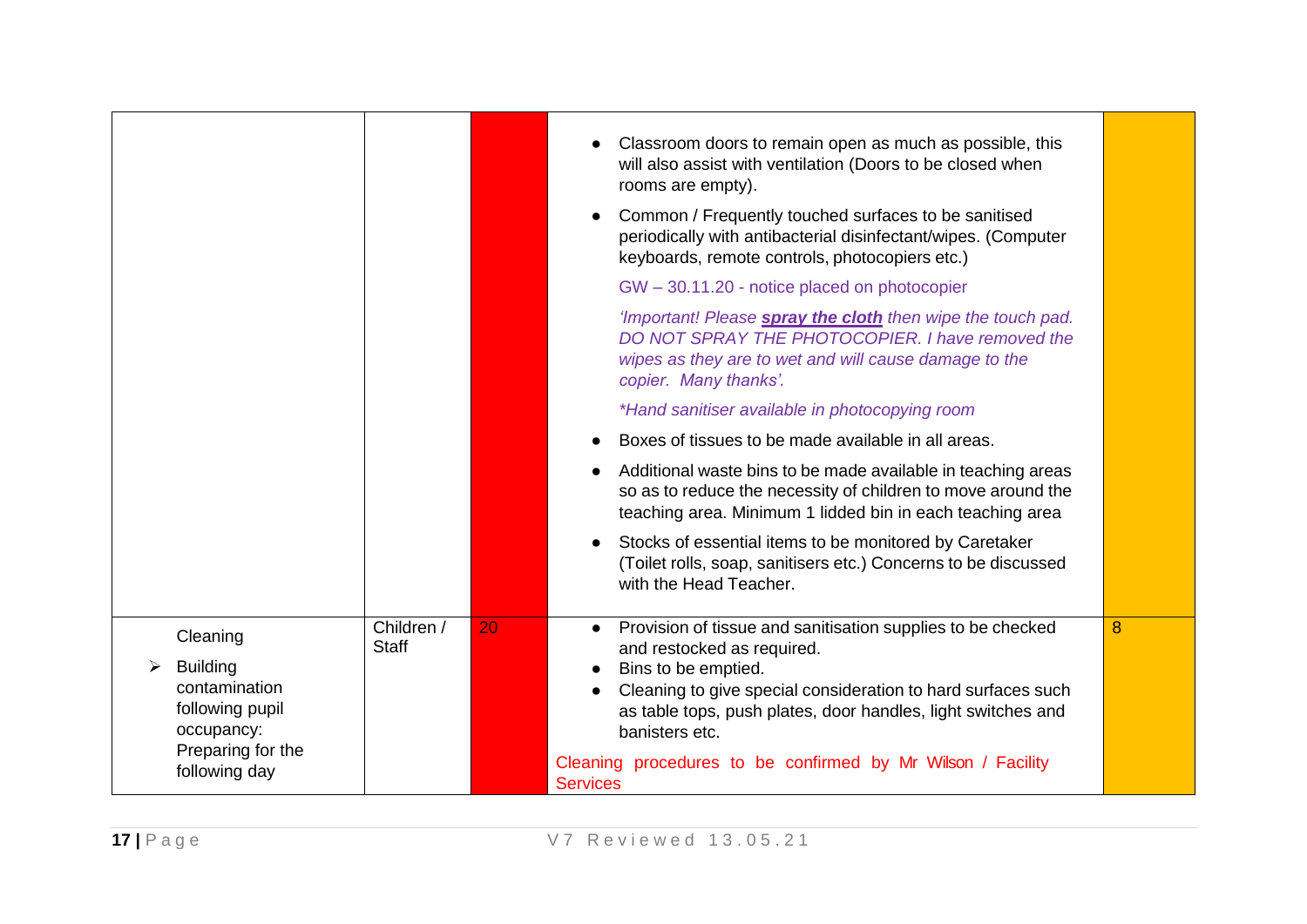| Cleaning<br>Shortages of<br>➤<br>essential supplies<br>due to mass<br>buying following<br>Government<br>announcement.                                                                                                                                                                                                                                                                                                                                                                                           | Children /<br><b>Staff</b>       | 25 | Stocks to be purchased in advance of<br>$\bullet$<br>Government announcement.<br>Purchase orders for replacement items to be placed earlier<br>$\bullet$<br>than normal to allow for delayed deliveries.                                                                                                                                                                                                                                                                                                                                                                                                                                                                                                                                                                                                                                                                                                                                                                                                                                                                                                                                                                                                                                                                                                                                                                                                                                                                                                                         | 8 |
|-----------------------------------------------------------------------------------------------------------------------------------------------------------------------------------------------------------------------------------------------------------------------------------------------------------------------------------------------------------------------------------------------------------------------------------------------------------------------------------------------------------------|----------------------------------|----|----------------------------------------------------------------------------------------------------------------------------------------------------------------------------------------------------------------------------------------------------------------------------------------------------------------------------------------------------------------------------------------------------------------------------------------------------------------------------------------------------------------------------------------------------------------------------------------------------------------------------------------------------------------------------------------------------------------------------------------------------------------------------------------------------------------------------------------------------------------------------------------------------------------------------------------------------------------------------------------------------------------------------------------------------------------------------------------------------------------------------------------------------------------------------------------------------------------------------------------------------------------------------------------------------------------------------------------------------------------------------------------------------------------------------------------------------------------------------------------------------------------------------------|---|
| <b>Testing and Managing</b><br>Symptoms<br>$\triangleright$ Testing is not used<br>effectively to help<br>manage staffing<br>and support staff<br>wellbeing<br><b>Infection</b><br>$\blacktriangleright$<br>transmission within<br>school due to<br>staff/pupils (or<br>members of their<br>household)<br>displaying symptoms<br>Staff, pupils and<br>➤<br>parents are not<br>aware of the<br>school's<br>procedures<br>(including on<br>self-isolation and<br>testing) should<br>anyone display<br>symptoms of | Children /<br>Staff /<br>Parents | 25 | Robust collection and monitoring of absence data, including<br>$\bullet$<br>tracking return to school dates, is in place.<br>Ensure 'first day response' to any pupil absence to ascertain<br>reason for absence.<br>Procedures are in place to deal with any pupil or staff displaying<br>symptoms at school. This includes the use of testing for both<br>staff and pupils and appropriate action, in line with government<br>guidance, should the tests prove positive or negative.<br>Pupils, parents and staff are aware of what steps to take if they,<br>or any member of their household, displays symptoms. This<br>includes an understanding of the definitions and mitigating<br>actions to take in relation to the terms clinically vulnerable and<br>clinically extremely vulnerable should these apply.<br>A record of any COVID-19 symptoms in staff or pupils is<br>reported to the local authority.<br>Staff, pupils and parents have received clear communications<br>informing them of current government guidance on the actions<br>to take should anyone display symptoms of COVID-19 and how<br>this will be implemented in the school.<br>This guidance has been explained to staff and pupils as part of<br>the induction process.<br>Any updates or changes to this guidance are communicated in<br>a timely and effective way to all stakeholders.<br>Children becoming ill to be held in the designated isolation<br>area whilst arrangements for collection are being made with<br>the Parent/Carer. | 9 |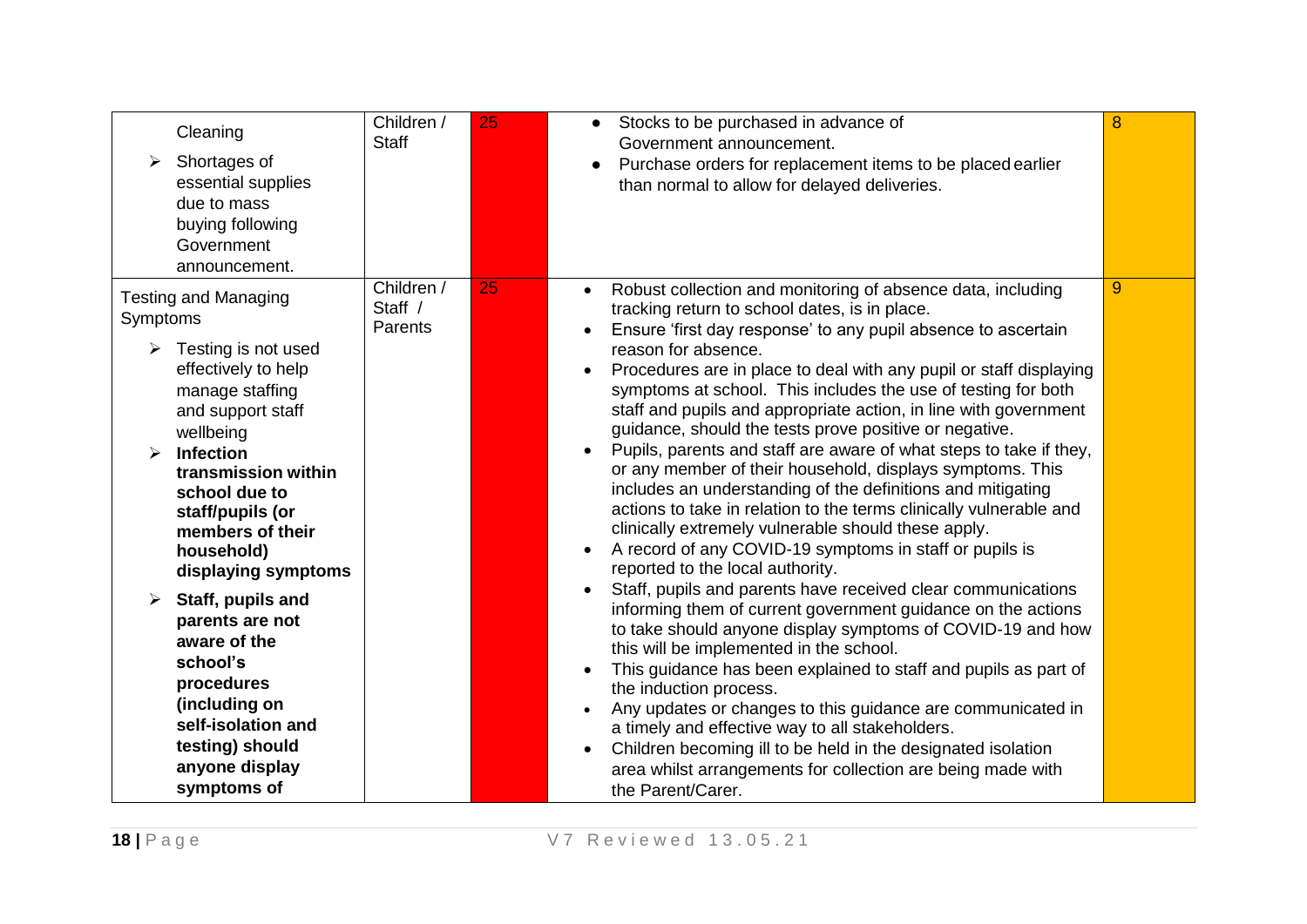| OVID- |  |
|-------|--|
|-------|--|

➢ **Staff, pupils and parents are not aware of the school's procedures (including on self-isolation and testing) should there be a confirmed** *or potential case* **of COVID-19 in the school.**

• Isolation areas should have minimal furnishings and natural ventilation. Soft furnishings should not be employed in these areas.

**Contain any outbreak by following local health protection team advice as outlined in the 'Covid Control Plan' poster. This is:-**

## **Possible case of COVID-19:-**

If a child/student or staff member develops symptoms they should go home/be collected and follow NHS guidance on self-isolation and accessing testing. They should be isolated while awaiting collection. PPE should be worn by staff caring for a symptomatic child.

You must inform COVID Control Team at NCC by completing the online form at **NEW SPOC REFERRAL FORM:**  <https://publichealth.newcastle.gov.uk/covid19notifications>

Inform Public Health England's local health protection team if they have not already contacted you. Call 0300 303 8596 and choose option 1 from the menu.

**Confirmed case of COVID-19:-**

If a child or staff member tests positive, they and everyone in their household should self-isolate, as well as contacts traced.

All others in 'bubble' with confirmed case should go into self-isolation for 10 days. Their wider households don't need to unless symptoms develop. **Follow PHE advice regarding the isolation requirements for close contacts and other relevant persons.**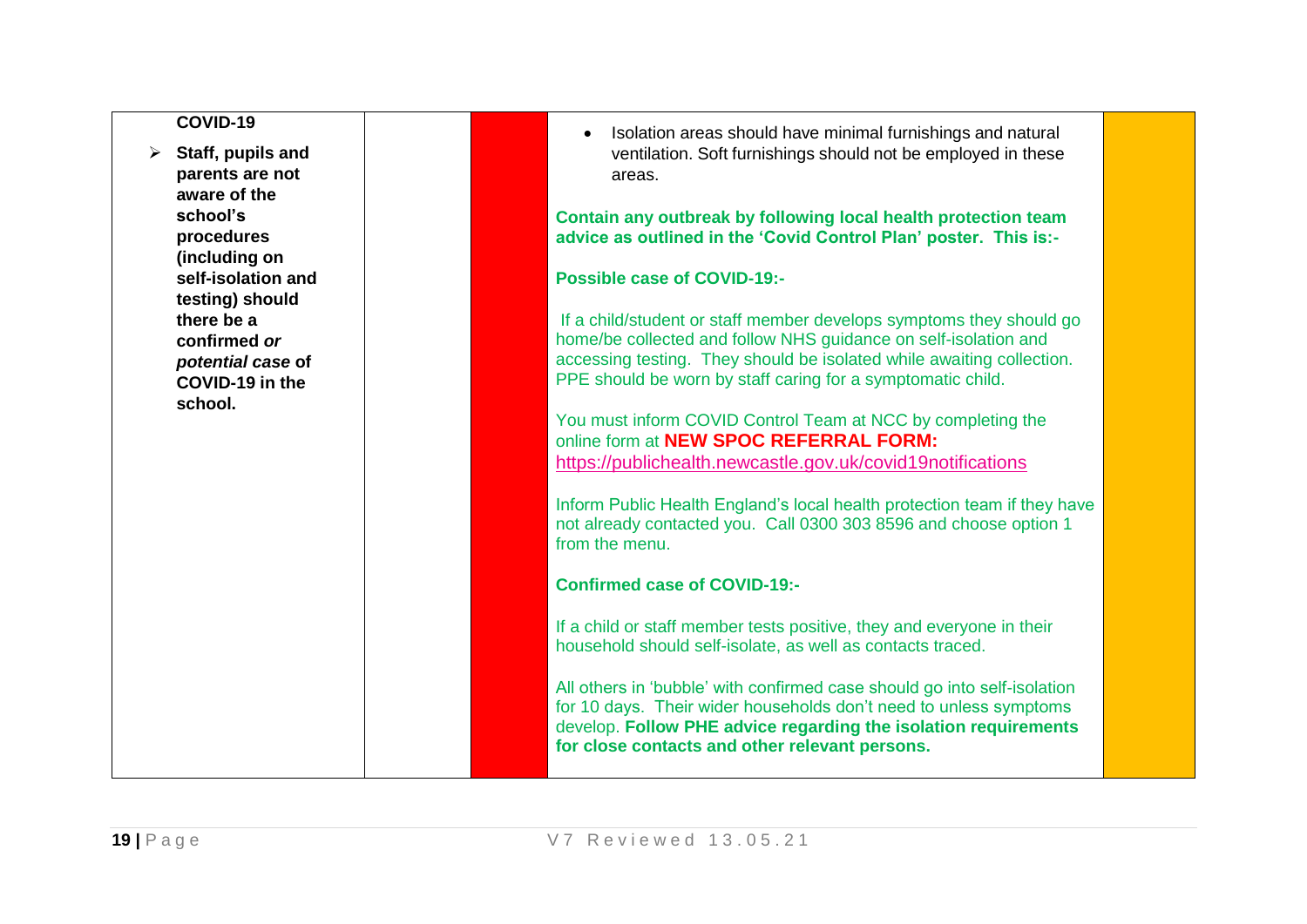|                                                                                                                                                                                               |                            |    | Inform NCC's Health and Safety Team of confirmed staff cases for<br>potential RIDDOR reporting purposes. Contact details are on 'Services<br>to Schools' H&S website.<br>Deep clean all areas used by the symptomatic individual. Areas<br>should be locked and taken out of use until this is completed.<br>Any waste generated in an isolation area from children<br>$\bullet$<br>with flu-like symptoms to be double bagged, labeled with<br>the child's name and stored for 72 hours before disposing<br>in normal waste.                                                                                                                                                                                                                                                                                                                       |                |
|-----------------------------------------------------------------------------------------------------------------------------------------------------------------------------------------------|----------------------------|----|-----------------------------------------------------------------------------------------------------------------------------------------------------------------------------------------------------------------------------------------------------------------------------------------------------------------------------------------------------------------------------------------------------------------------------------------------------------------------------------------------------------------------------------------------------------------------------------------------------------------------------------------------------------------------------------------------------------------------------------------------------------------------------------------------------------------------------------------------------|----------------|
|                                                                                                                                                                                               |                            |    | (Ref DfE Schools Coronavirus (COVID-19) Operational Guidance<br>February 2021, Pg 25-29)                                                                                                                                                                                                                                                                                                                                                                                                                                                                                                                                                                                                                                                                                                                                                            |                |
| Staff workspaces / use of<br>small rooms and confined<br>spaces<br>Staffroom and<br>$\blacktriangleright$<br>offices do not<br>allow for<br>observation of<br>social distancing<br>guidelines | Staff /<br><b>Visitors</b> | 25 | Staffroom and offices have been reviewed and appropriate<br>$\bullet$<br>configuration of furniture and workstations have been put in<br>place to allow for social distancing.<br>Office spaces should not have desks positioned so that<br>users face each other. Staff to maintain social distance<br>measures within office space.<br>Staff have been briefed on the use of these rooms.<br>Use of boiler/kettle, fridge, microwave etc to be limited where<br>$\bullet$<br>possible. Staff to clean down after use.<br>Cleaning materials to be provided on both photocopiers.<br>$\bullet$<br>Staff will be allowed to go outside for a break, but within the<br>$\bullet$<br>limits of the school grounds.<br>The use of smaller rooms such as interview rooms,<br>practice rooms and those with inadequate ventilation<br>should be avoided. | $6\phantom{1}$ |
| Lunchtime: Risk of viral                                                                                                                                                                      | Children /                 | 20 | Children on PL may bring lunch boxes.<br>$\bullet$                                                                                                                                                                                                                                                                                                                                                                                                                                                                                                                                                                                                                                                                                                                                                                                                  | 9              |
| cross contamination                                                                                                                                                                           | <b>Staff</b>               |    | Lunchtime / break time to be staggered to avoid children                                                                                                                                                                                                                                                                                                                                                                                                                                                                                                                                                                                                                                                                                                                                                                                            |                |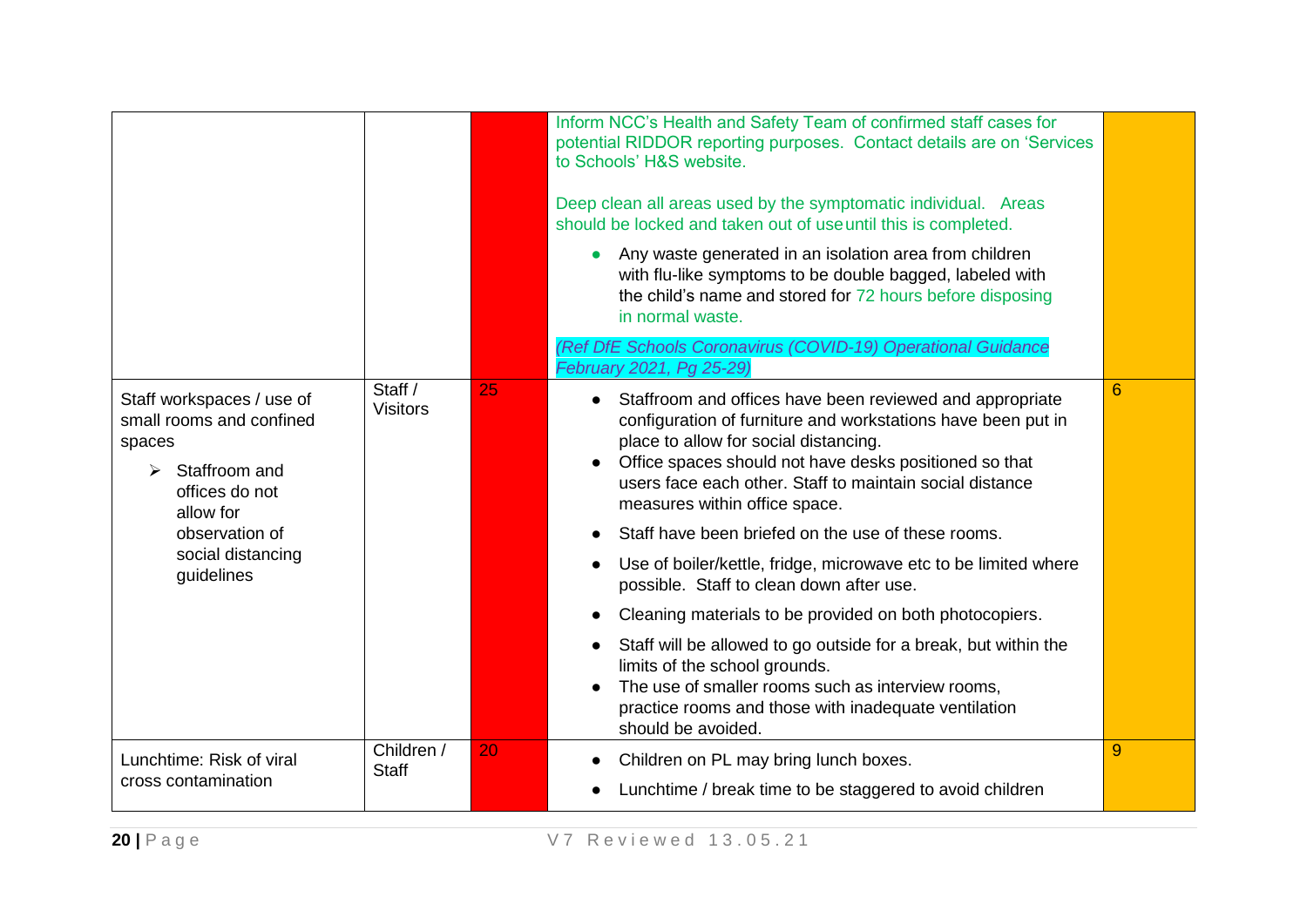|                                                |                            |    | cross contaminating with other groups.                                                                                                                                                                  |   |
|------------------------------------------------|----------------------------|----|---------------------------------------------------------------------------------------------------------------------------------------------------------------------------------------------------------|---|
|                                                |                            |    | Cutlery at lunch to be set up by staff wearing food compliant<br>gloves, for collection by children. This is to deter children from<br>putting hands in the cutlery trays.                              |   |
|                                                |                            |    | Floor to be marked with appropriate tape to highlight<br>standing positions for queuing children.                                                                                                       |   |
|                                                |                            |    | Tables to be positioned so as to allow children to access<br>the seating area without disturbing children already seated.                                                                               |   |
|                                                |                            |    | Children to be directed by duty staff to their seating area.<br>$\bullet$                                                                                                                               |   |
|                                                |                            |    | Maximum occupancy of dining hall to be assessed.                                                                                                                                                        |   |
|                                                |                            |    | Lunches to be staggered to avoid pupil numbers exceeding<br>maximum occupancy. Seating should be cleaned at the end<br>of each sitting.                                                                 |   |
|                                                |                            |    | To maintain social distancing, children are sat at alternate<br>$\bullet$<br>seats (so as to have 1 space between children sitting alongside<br>each other and not to be directly opposite each other). |   |
|                                                |                            |    | Pupil dismissal from the dining hall should be staggered to<br>$\bullet$<br>avoid congestion in corridors.                                                                                              |   |
|                                                |                            |    | <b>See Lunchtime Rota</b>                                                                                                                                                                               |   |
| Toilets: Risk of viral cross<br>contamination. | Children /<br><b>Staff</b> | 25 | Periodic cleaning of toilets and associated sinks/taps to<br>$\bullet$<br>take place throughout the course of the day (Liaise with Mr<br>Wilson).                                                       | 9 |
|                                                |                            |    | Staff to monitor number of children in toilet area to avoid<br>congestion and remind children of social distancing/hand<br>hygiene.                                                                     |   |
|                                                |                            |    | No more than 2 persons allowed in the toilet area at any one<br>time.                                                                                                                                   |   |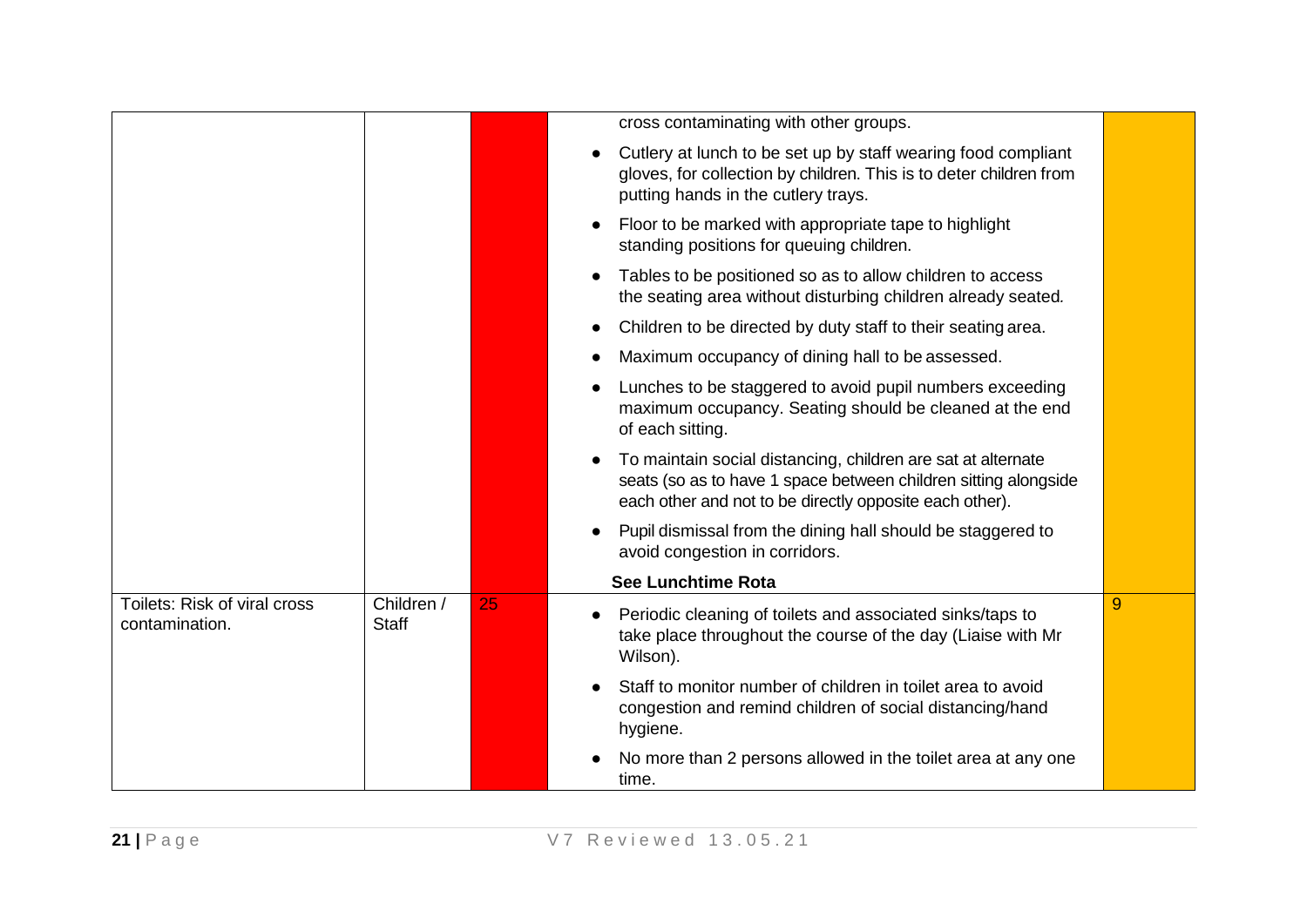|                                                                                                                                                                           |                            |    | Appropriate markings/signage are to be displayed outside of<br>$\bullet$<br>the toilet area to encourage social distancing if queuing<br>becomes necessary.                                                                                                                                                                                                                                                                                                                                                                                                                                                                                                                                                                                                                                                                                                                                                                                                      |    |
|---------------------------------------------------------------------------------------------------------------------------------------------------------------------------|----------------------------|----|------------------------------------------------------------------------------------------------------------------------------------------------------------------------------------------------------------------------------------------------------------------------------------------------------------------------------------------------------------------------------------------------------------------------------------------------------------------------------------------------------------------------------------------------------------------------------------------------------------------------------------------------------------------------------------------------------------------------------------------------------------------------------------------------------------------------------------------------------------------------------------------------------------------------------------------------------------------|----|
|                                                                                                                                                                           |                            |    | Pupils are encouraged to access the toilet during class /<br>$\bullet$<br>throughout the day to help avoid queues.                                                                                                                                                                                                                                                                                                                                                                                                                                                                                                                                                                                                                                                                                                                                                                                                                                               |    |
|                                                                                                                                                                           |                            |    | Monitoring ensures a constant supply of soap and paper<br>towels.                                                                                                                                                                                                                                                                                                                                                                                                                                                                                                                                                                                                                                                                                                                                                                                                                                                                                                |    |
|                                                                                                                                                                           |                            |    | Bins are emptied regularly.                                                                                                                                                                                                                                                                                                                                                                                                                                                                                                                                                                                                                                                                                                                                                                                                                                                                                                                                      |    |
|                                                                                                                                                                           |                            |    | Pupils are reminded regularly on how to wash hands and<br>$\bullet$<br>young children are supervised in doing so.                                                                                                                                                                                                                                                                                                                                                                                                                                                                                                                                                                                                                                                                                                                                                                                                                                                |    |
| Classroom: Risk of<br>viral cross<br>contamination<br>Clothing/Fabric<br>➤<br>Use of fabric chairs/soft<br>furnishings may<br>increase the risk of the<br>virus spreading | Children /<br><b>Staff</b> | 25 | Sanitisation facilities and tissues are to be available in<br>all areas.<br>Children are to have their designated seat for all lessons (Yr 2-<br>6).<br>Seating arrangements will take into account government<br>guidelines (e.g. seating pupils side by side and forward<br>facing).<br>Excess furniture to be removed from the classroom to allow<br>more effective cleaning and to reduce common touch<br>surfaces.<br>Remove fabric chairs / soft furnishing items from the<br>$\bullet$<br>classrooms Revision 19.4.21 (Ref Gateshead LA<br>Updated RA) - 'if they are not essential for<br>education/pupil support<br>Children (at KS2) are to remain seated as much as<br>$\bullet$<br>possible and to be discouraged from 'wandering' in the<br>classroom.<br>Additional classroom bins to be provided. (Minimum 1 lidded<br>bin per classroom).<br>A 'clear desk policy' should be adopted for staff desks.<br>Staff PPE to be available upon request. | 10 |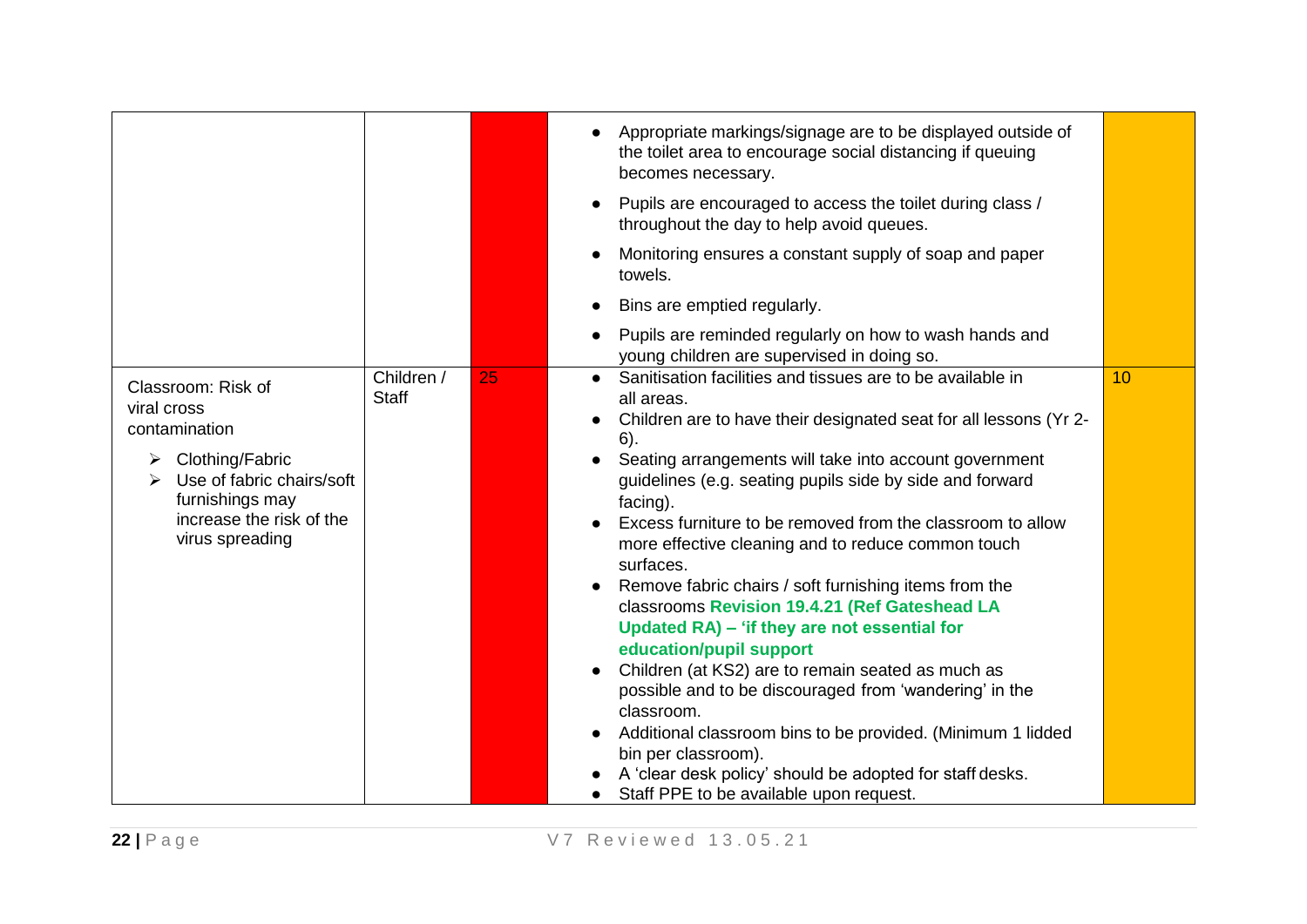| Not wearing clean clothes<br>each day<br>$\triangleright$ Not wearing clean<br>clothes each day may<br>increase the risk of the<br>virus spreading - staff | Children /<br>Staff /<br>Parents | 25 | Recommend that staff leave ID badges in school, rather than<br>$\bullet$<br>take home<br>Staff to change and wash clothes on their return home may<br>$\bullet$<br>be a desirable precaution where working with children who<br>are unable to maintain social distance.                                                                                                                                                                                                        | 10 |
|------------------------------------------------------------------------------------------------------------------------------------------------------------|----------------------------------|----|--------------------------------------------------------------------------------------------------------------------------------------------------------------------------------------------------------------------------------------------------------------------------------------------------------------------------------------------------------------------------------------------------------------------------------------------------------------------------------|----|
| <b>PPE</b><br>Provision of PPE for<br>$\blacktriangleright$<br>staff where required is<br>not in line with<br>government guidelines                        | <b>Staff</b>                     | 25 | Government guidance on wearing PPE is understood,<br>$\bullet$<br>communicated and sufficient PPE has been procured<br>Those staff required to wear PPE e.g. SEND, intimate care,<br>receiving/handling deliveries, cleaning staff, have been<br>instructed on how to put on and how to remove PPE<br>carefully to reduce contamination and also how to dispose<br>of them safely (see attached posters).<br>PPE will be provided for staff where intimate care is<br>required | 12 |
|                                                                                                                                                            |                                  |    | When carrying out close contact personal care with a pupil e.g.<br>changing nappies, then the following personal protective equipment<br>must be worn:-                                                                                                                                                                                                                                                                                                                        |    |
|                                                                                                                                                            |                                  |    | <b>Disposable Gloves</b>                                                                                                                                                                                                                                                                                                                                                                                                                                                       |    |
|                                                                                                                                                            |                                  |    | <b>Plastic Apron</b>                                                                                                                                                                                                                                                                                                                                                                                                                                                           |    |
|                                                                                                                                                            |                                  |    | Disposable Fluid resistant face mask<br>$\bullet$                                                                                                                                                                                                                                                                                                                                                                                                                              |    |
|                                                                                                                                                            |                                  |    | Visor (for potential splashes)<br>$\bullet$                                                                                                                                                                                                                                                                                                                                                                                                                                    |    |
|                                                                                                                                                            |                                  |    | This is in order to give an added layer of protection against possible<br>splashes or respiratory droplets generated during a period of close<br>contact, whilst carrying out personal care duties.<br>Always carry out hand hygiene before putting on PPE (wash hands<br>thoroughly with soap and water for 20 seconds) and after removal of<br>PPE.                                                                                                                          |    |
|                                                                                                                                                            |                                  |    | Staff are reminded that wearing of gloves is not a substitute                                                                                                                                                                                                                                                                                                                                                                                                                  |    |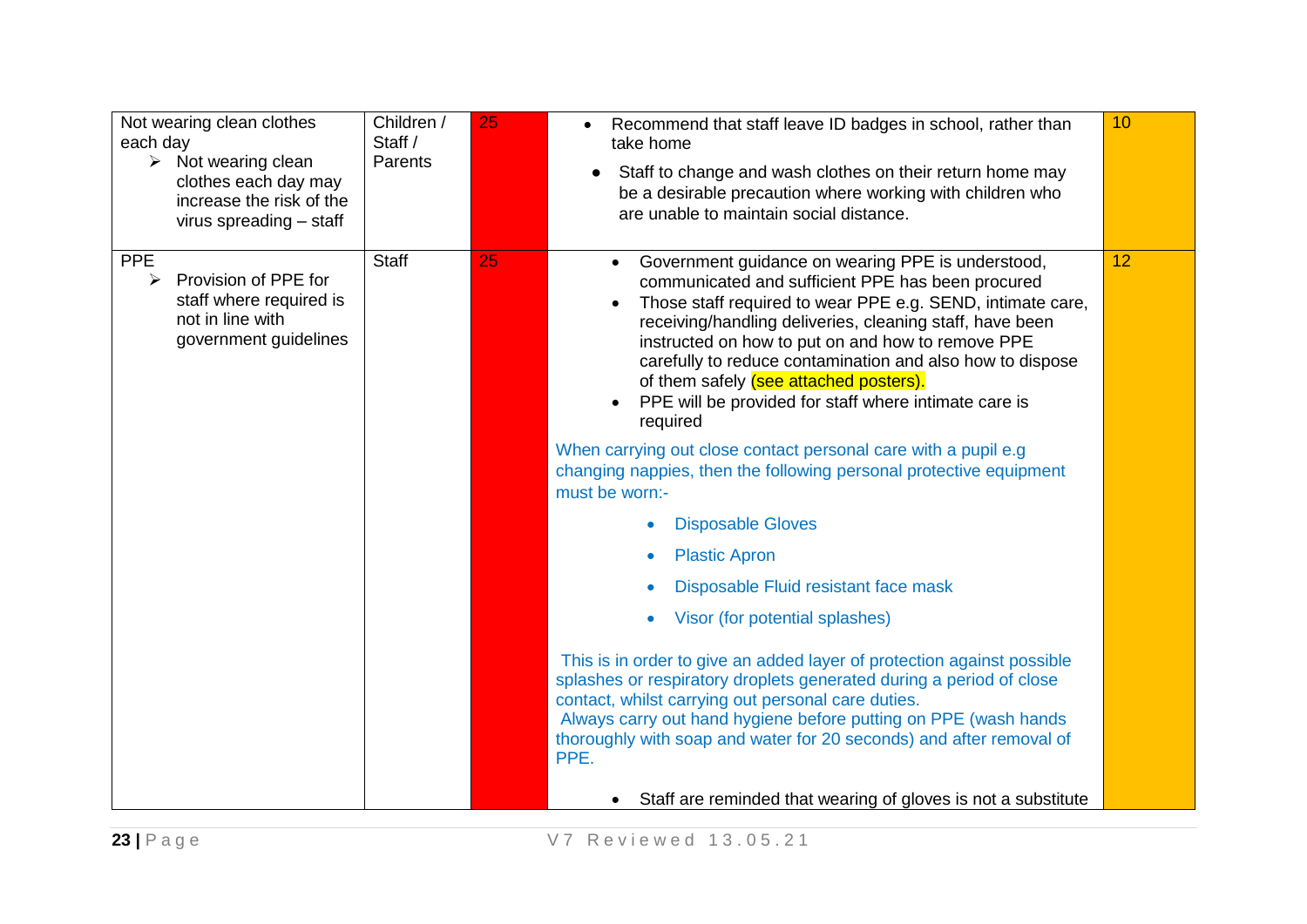|                                                           |          | for good handwashing.<br>Staff will not be required to restrain pupils unless wearing<br>PPE, except in emergency circumstances.<br>Staff to wear PPE when appropriate<br>(when in close contact with parents (1 metre / 1 minute, 2<br>metres/15 minutes face to face).<br>Staff dealing with pupils/staff with symptoms to wear PPE<br>Central store of PPE now well stocked and supply chain in<br>place for weekly deliveries to maintain stock.<br>Staff to use mobile phone so they can request the provision<br>$\bullet$<br>of additional PPE if needed, without leaving their class<br>bubble. |   |
|-----------------------------------------------------------|----------|---------------------------------------------------------------------------------------------------------------------------------------------------------------------------------------------------------------------------------------------------------------------------------------------------------------------------------------------------------------------------------------------------------------------------------------------------------------------------------------------------------------------------------------------------------------------------------------------------------|---|
| Physical activities: Risk of viral<br>cross contamination | Children | Pupils should be kept in consistent groups.<br>Sports equipment must be thoroughly cleaned between<br>each use by different individual groups, paying<br>scrupulous attention to cleaning and hygiene Revision<br>19.4.21 (Ref Gateshead LA Updated RA) DELETED<br>All contact sports should be avoided. Revision 19.4.21<br>$\bullet$<br>(Ref Gateshead LA Updated RA) DELETED<br>Outdoor sports should be prioritised where possible, and<br>large indoor spaces used where it is not, maximising<br>distancing between pupils. Revision 19.4.21 (Ref<br><b>Gateshead LA Updated RA) DELETED</b>      | 9 |
|                                                           |          | Revision 19.4.21 (Ref Gateshead LA Updated RA) -<br>extra-curricular activities - pupils to be kept within<br>the same groups as during school hours as much as<br>possible. Where this is not possible pupils are in<br>small consistent groups<br>Revision 19.4.21 (Ref Gateshead LA Updated RA) -<br>group sizes to be a maximum of 15 plus staff where                                                                                                                                                                                                                                              |   |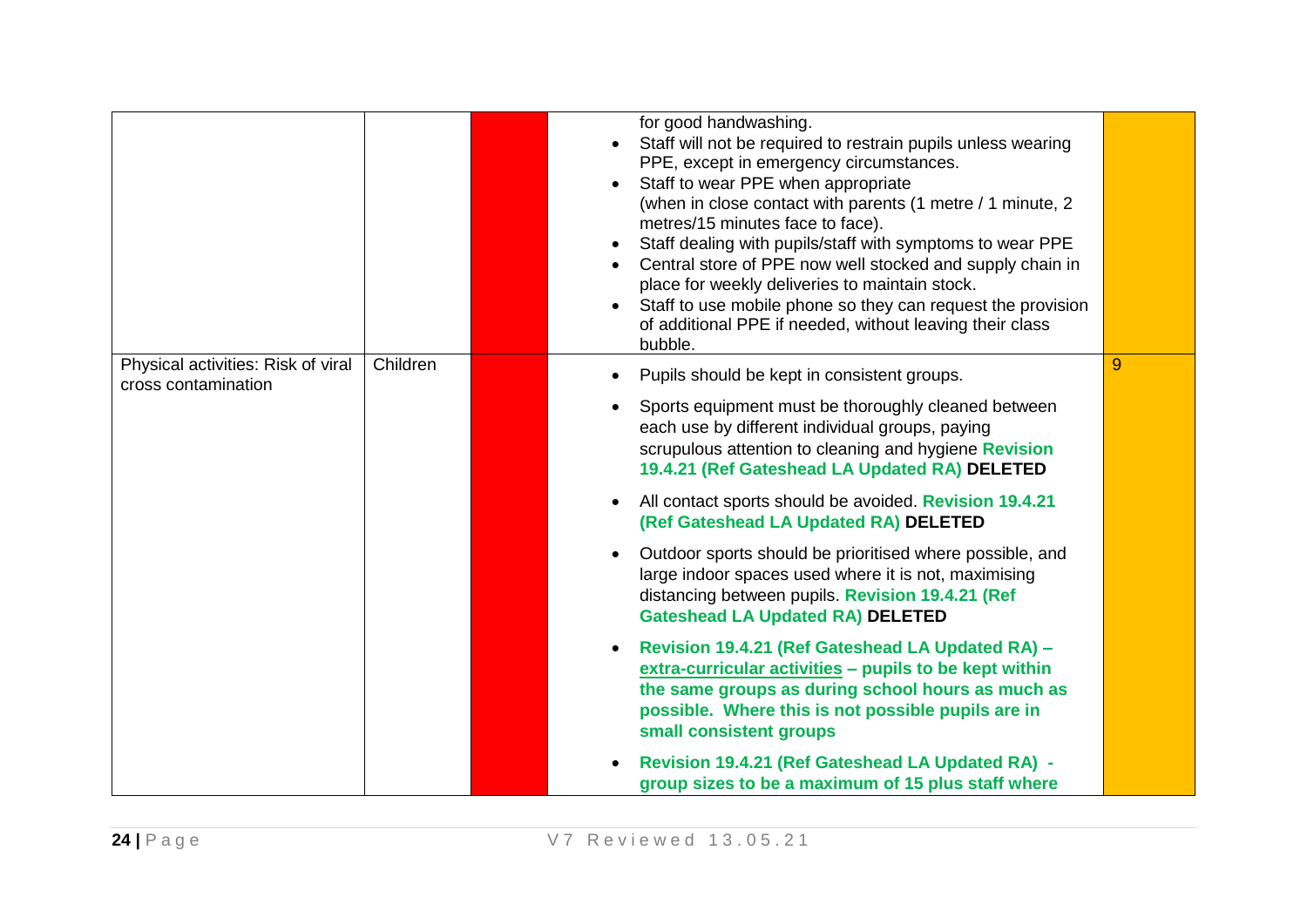|                                             |                            |    | there is a mix of groups/bubbles indoors                                                                                                                                                                                                             |    |
|---------------------------------------------|----------------------------|----|------------------------------------------------------------------------------------------------------------------------------------------------------------------------------------------------------------------------------------------------------|----|
|                                             |                            |    | External facilities can also be used in line with<br>government guidance for the use of, and travel to and<br>from, those facilities.                                                                                                                |    |
| Music: Risk of viral cross<br>contamination | Children                   |    | There may be an additional risk of infection in<br>environments where singing, chanting, playing wind or<br>brass instruments or shouting may occur. This applies<br>even if individuals are at a distance. Additional controls<br>should include: - | 12 |
|                                             |                            |    | Limiting classes to small groups, particularly when pupils<br>are playing instruments or singing, maintain physical<br>distancing and playing outside wherever possible.                                                                             |    |
|                                             |                            |    | Group sizes should be limited to no more than 15,<br>$\bullet$<br>positioning pupils back-to-back or side-to-side,                                                                                                                                   |    |
|                                             |                            |    | Sharing of instruments should be avoided and ensuring<br>good ventilation.<br>Singing, wind and brass playing should not take place in                                                                                                               |    |
|                                             |                            |    | larger groups such as school choirs and ensembles, or<br>school assemblies.                                                                                                                                                                          |    |
| <b>Educational visits</b>                   | Children /<br><b>Staff</b> | 25 | No educational visits to take place at this time. This advice<br>$\bullet$<br>will be kept under review.                                                                                                                                             | 3  |
|                                             |                            |    | (Ref DfE Schools Coronavirus (COVID-19) Operational Guidance<br>February 2021, Pg 50)                                                                                                                                                                |    |
|                                             |                            |    | Revision 19.4.21 (Ref Gateshead LA Updated RA) -<br>$\bullet$<br>Residential and overseas visits do not take place<br>until further notice                                                                                                           |    |
|                                             |                            |    |                                                                                                                                                                                                                                                      |    |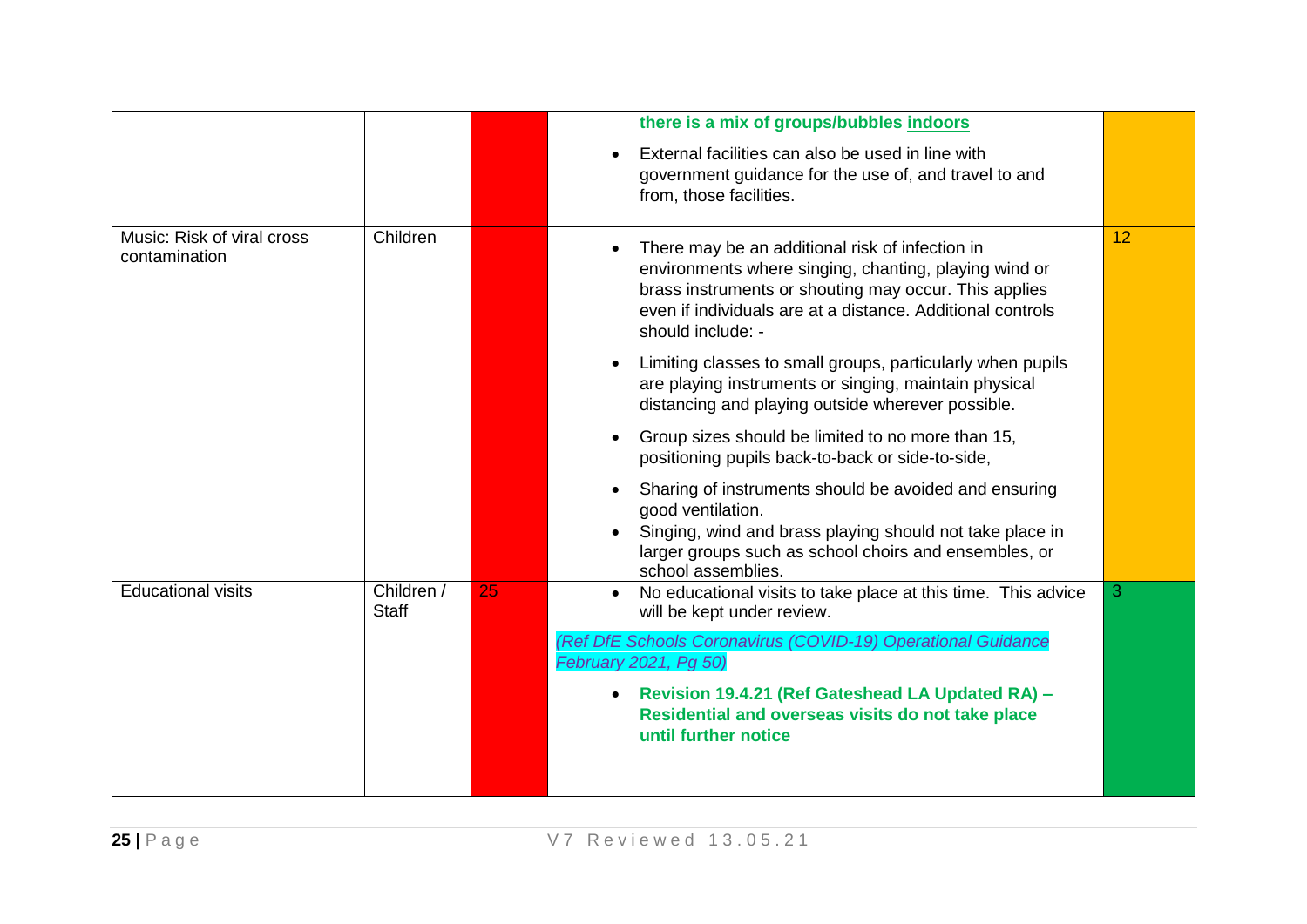| Minibus use                                                                                                                                                               | Children /<br><b>Staff</b> | 25 | Minibus use subject to Risk Assessment taking place which<br>$\bullet$<br>follows current government guidance.<br>Minibus use to be suspended except in an<br>emergency situation.<br>If circumstances dictate that a minibus should be used,<br>social distancing guidelines should apply within. The<br>driver's window should remain open throughout the<br>journey.<br>Hands should be washed by all parties at the end of ajourney.<br>Alcohol hand gel is to be available in vehicle glove boxes.                                                                                                                                                                                                                                                                                                                                                                                                                                                                                                                                                                                                                       | 3               |
|---------------------------------------------------------------------------------------------------------------------------------------------------------------------------|----------------------------|----|-------------------------------------------------------------------------------------------------------------------------------------------------------------------------------------------------------------------------------------------------------------------------------------------------------------------------------------------------------------------------------------------------------------------------------------------------------------------------------------------------------------------------------------------------------------------------------------------------------------------------------------------------------------------------------------------------------------------------------------------------------------------------------------------------------------------------------------------------------------------------------------------------------------------------------------------------------------------------------------------------------------------------------------------------------------------------------------------------------------------------------|-----------------|
| Administration of First Aid<br>The lack of availability<br>of designated First<br>Aiders and Designated<br><b>Safeguarding Leads</b><br>puts children's safety at<br>risk | Children /<br>Staff        | 9  | Only qualified staff are to administer first aid.<br>$\bullet$<br>First Aid certificates extended for three months.<br>Addendum to Safeguarding Policy updated to reflect latest DfE<br>$\bullet$<br>guidance (see CES Policy Review).<br>DSL and Deputy DSLs are available on site.<br>First aid staff should wash hands prior to and<br>$\bullet$<br>after administering first aid.<br>Where social distancing cannot be maintained the use of<br>$\bullet$<br>PPE should be employed. Available PPE:<br>Disposable gloves<br>$\circlearrowright$<br>Aprons<br>$\circlearrowright$<br><b>Masks</b><br>$\circ$<br>Goggles/Face shields where there is a risk of being<br>$\circ$<br>splashed in the face by bodily fluids.<br>Any waste generated, including disposable PPE, whilst<br>administering first aid should be double bagged and<br>binned. (See guidance re Donning/Doffing of PPE).<br>None disposable PPE should be specific to the user.<br>$\bullet$<br>Equipment will be identified with the person's name using<br>a permanent marker.<br>First aid box stocks to be maintained by Lead First Aider,<br>LB. | 3               |
| Administration of medication                                                                                                                                              | Children /                 | 12 | Parents have been asked to make the school aware of pupils'                                                                                                                                                                                                                                                                                                                                                                                                                                                                                                                                                                                                                                                                                                                                                                                                                                                                                                                                                                                                                                                                   | $6\phantom{1}6$ |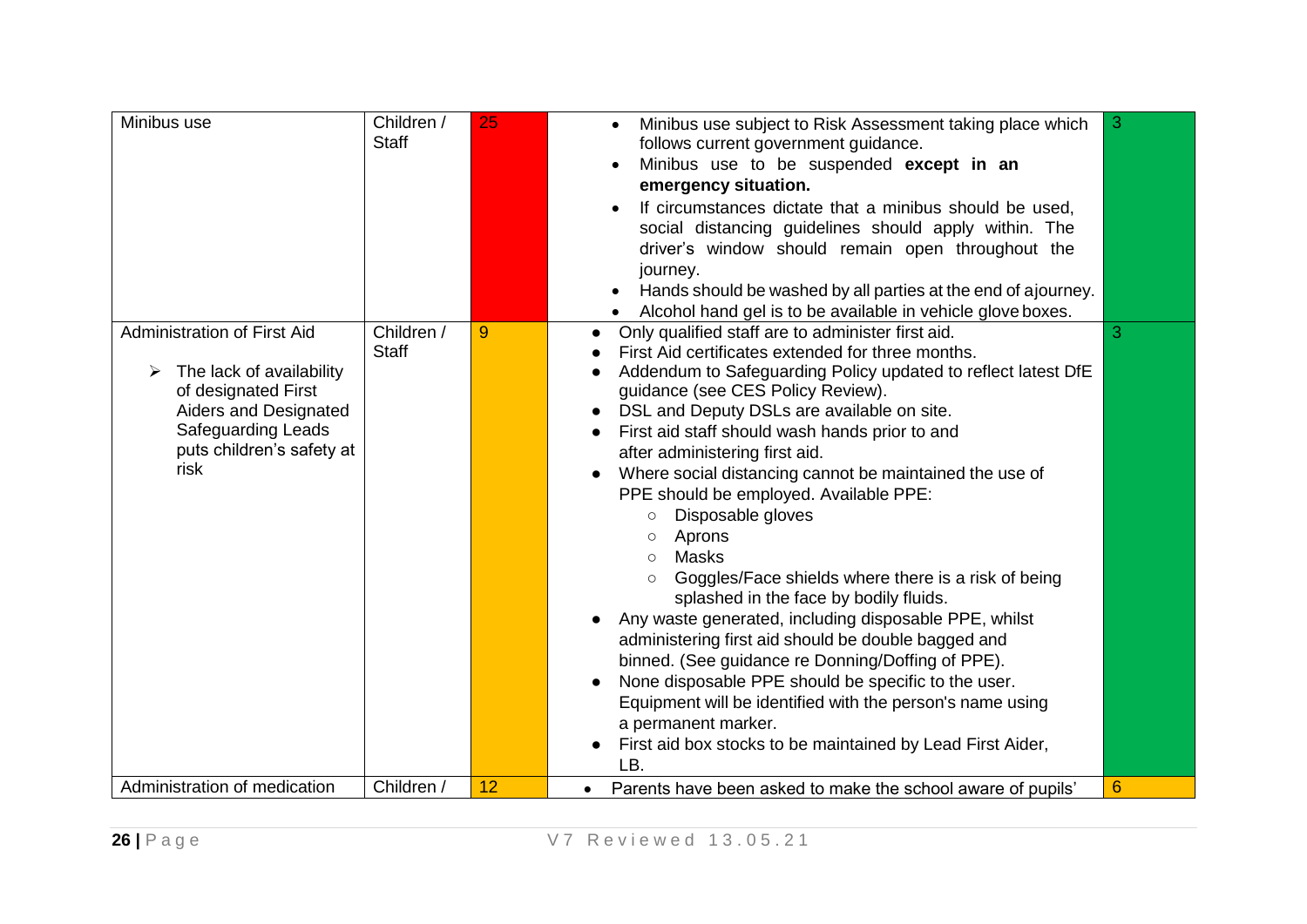| Pupils with underlying<br>$\blacktriangleright$<br>health issues or those<br>who are shielding are<br>not identified and so<br>measures have not<br>been put in place to<br>protect them | <b>Staff</b>               |   | underlying health conditions and the school has sought to<br>ensure that the appropriate guidance has been acted upon.<br>School have a regularly updated register of pupils with<br>underlying health conditions.                                                                                                                                                                                                                                                                                                                                                                                                                                                                                                                                                                                                                                                                                                                                                                                                                                                                                                                                                                                                                                                                                                                                                                                                                                                                |   |
|------------------------------------------------------------------------------------------------------------------------------------------------------------------------------------------|----------------------------|---|-----------------------------------------------------------------------------------------------------------------------------------------------------------------------------------------------------------------------------------------------------------------------------------------------------------------------------------------------------------------------------------------------------------------------------------------------------------------------------------------------------------------------------------------------------------------------------------------------------------------------------------------------------------------------------------------------------------------------------------------------------------------------------------------------------------------------------------------------------------------------------------------------------------------------------------------------------------------------------------------------------------------------------------------------------------------------------------------------------------------------------------------------------------------------------------------------------------------------------------------------------------------------------------------------------------------------------------------------------------------------------------------------------------------------------------------------------------------------------------|---|
| <b>Expectations of Behaviour</b><br>Pupils' behaviour on<br>≻<br>return to school does<br>not comply with social<br>distancing guidance                                                  | Children /<br><b>Staff</b> | 8 | Known traits and considerations to be shared with staff.<br>$\bullet$<br>Where physical contact has occurred all parties should wash<br>hands and any other exposed areas as necessary.<br>Revised behaviour expectations to be discussed with children<br>on return to school. (see DfE Guidance 'Planning Guide for<br>Primary Schools' Updated 25 May 2020)<br>The school's behaviour policy has been revised and this has<br>been communicated to staff, pupils and parents. Agreed by<br>Governors 11.6.20<br>Clear messaging to pupils on the importance and reasons for<br>social distancing (as much as possible) / rigorous hand<br>hygiene is reinforced throughout the school day by staff and<br>through posters and floor markings. For EYs/KS1 children this<br>is done through age-appropriate methods such as stories and<br>games.<br>Staff model social distancing / hand hygiene consistently.<br>The movement of pupils around the school is minimised.<br>Large gatherings are avoided.<br>Break times and lunch times are structured to support social<br>distancing between class bubbles and are closely supervised.<br>Senior leaders monitor areas where there are breaches of<br>social distancing measures and arrangements are reviewed.<br>Messages to parents reinforce the importance of social<br>distancing/hand hygiene for adults.<br>Arrangements for social distancing of children have been<br>agreed and staff are clear on expectations. | 4 |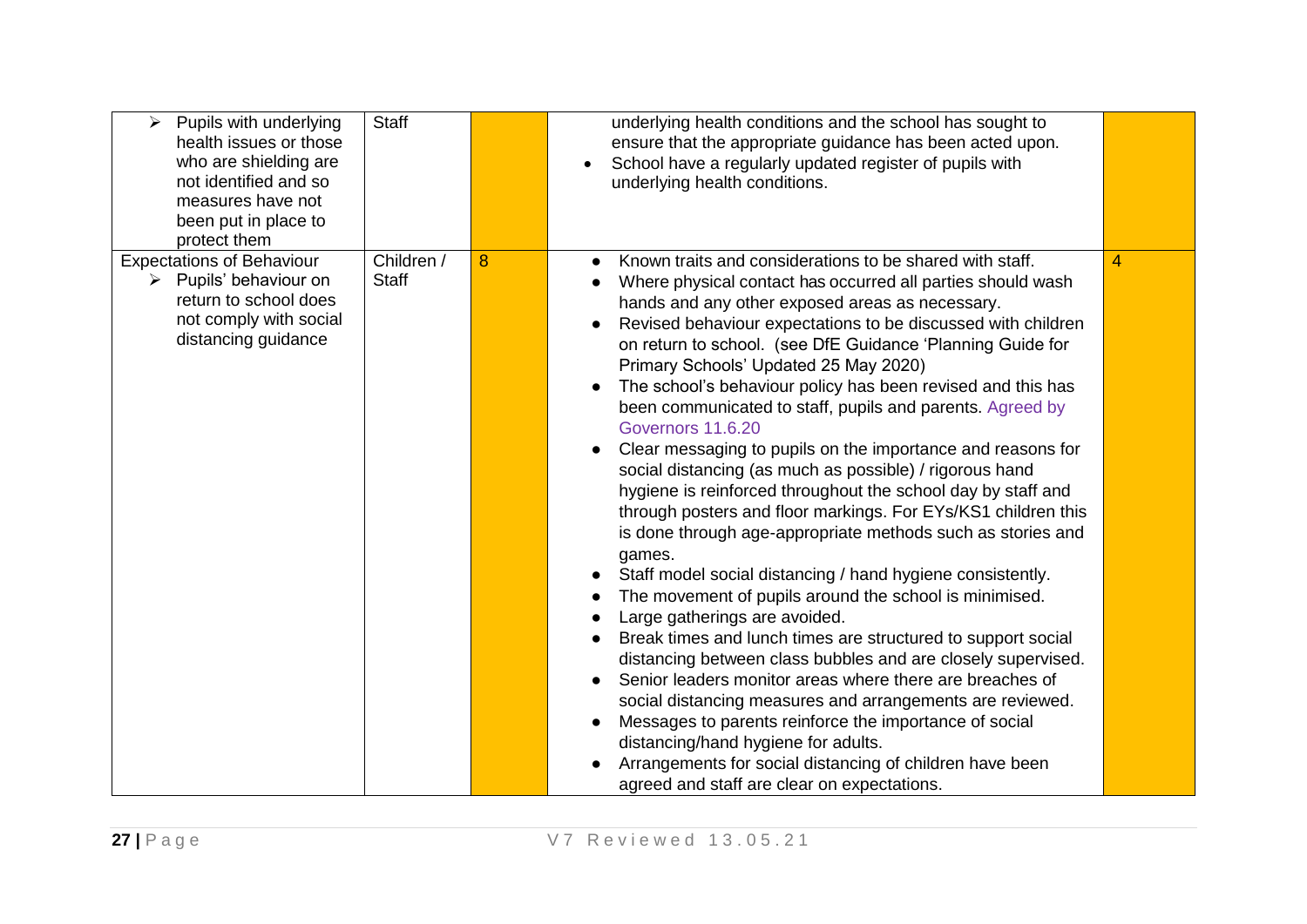|                                                                                                                                                                                   |                                                   |    | Curriculum adapted to include information about social<br>$\bullet$<br>distancing (age appropriate) and hand hygiene.                                                                                                                                                                                                                                                                                                                                                                                                                                                                                                                                                                                                          |   |
|-----------------------------------------------------------------------------------------------------------------------------------------------------------------------------------|---------------------------------------------------|----|--------------------------------------------------------------------------------------------------------------------------------------------------------------------------------------------------------------------------------------------------------------------------------------------------------------------------------------------------------------------------------------------------------------------------------------------------------------------------------------------------------------------------------------------------------------------------------------------------------------------------------------------------------------------------------------------------------------------------------|---|
| High levels of student anxiety                                                                                                                                                    | Children                                          | 25 | Children to be made aware in advance that school will not<br>$\bullet$<br>be operating under its normal format.<br>Concerns to be raised with staff so that bespoke<br>$\bullet$<br>support can be provided.<br>Staff should be mindful when using PPE that their<br>$\bullet$<br>appearance may make children feel uneasy.<br>Vulnerable children who are at a higher risk to be identified<br>and given special consideration.<br>Bereavement counselling to be provided on a bespoke basis<br>(The Road Centre/Kalmer Counselling).<br>Curriculum activities to include age appropriate PSHE<br>information about the pandemic situation.<br>Resources/websites to support pupils' well-being are<br>$\bullet$<br>provided. | 6 |
| High levels of staff anxiety                                                                                                                                                      | <b>Staff</b>                                      | 25 | Staff to advise LT of any concerns they may have. All<br>$\bullet$<br>concerns will be dealt with on a confidential basis.<br>Vulnerable staff who are at a higher risk to be<br>$\bullet$<br>identified and given special consideration.<br>Staff to be made aware of support networks available to<br>them by LT e.g Public Health England, Education Mutual<br>(Staff Absence Insurance Policy Provider).<br>Bereavement counselling to be provided on a bespoke<br>basis.                                                                                                                                                                                                                                                  | 6 |
| Revision 19.4.21 (Ref<br><b>Gateshead LA Updated</b><br><b>RA) Complacency</b><br><b>Employees not</b><br>understanding the<br>importance of following<br>or maintaining COVID-19 | Employees,<br>pupils,<br>visitors,<br>contractors |    | <b>Revision 19.4.21 (Ref Gateshead LA Updated RA)</b><br>Staff have been reminded that they must continue to<br>follow COVID-19 risk assessments and arrangements<br>to protect themselves and others, even when they have<br>had 1 or both doses of a COVID-19 vaccine.<br>This includes continuing to undertake LFT if they are<br>happy to opt into this.                                                                                                                                                                                                                                                                                                                                                                   |   |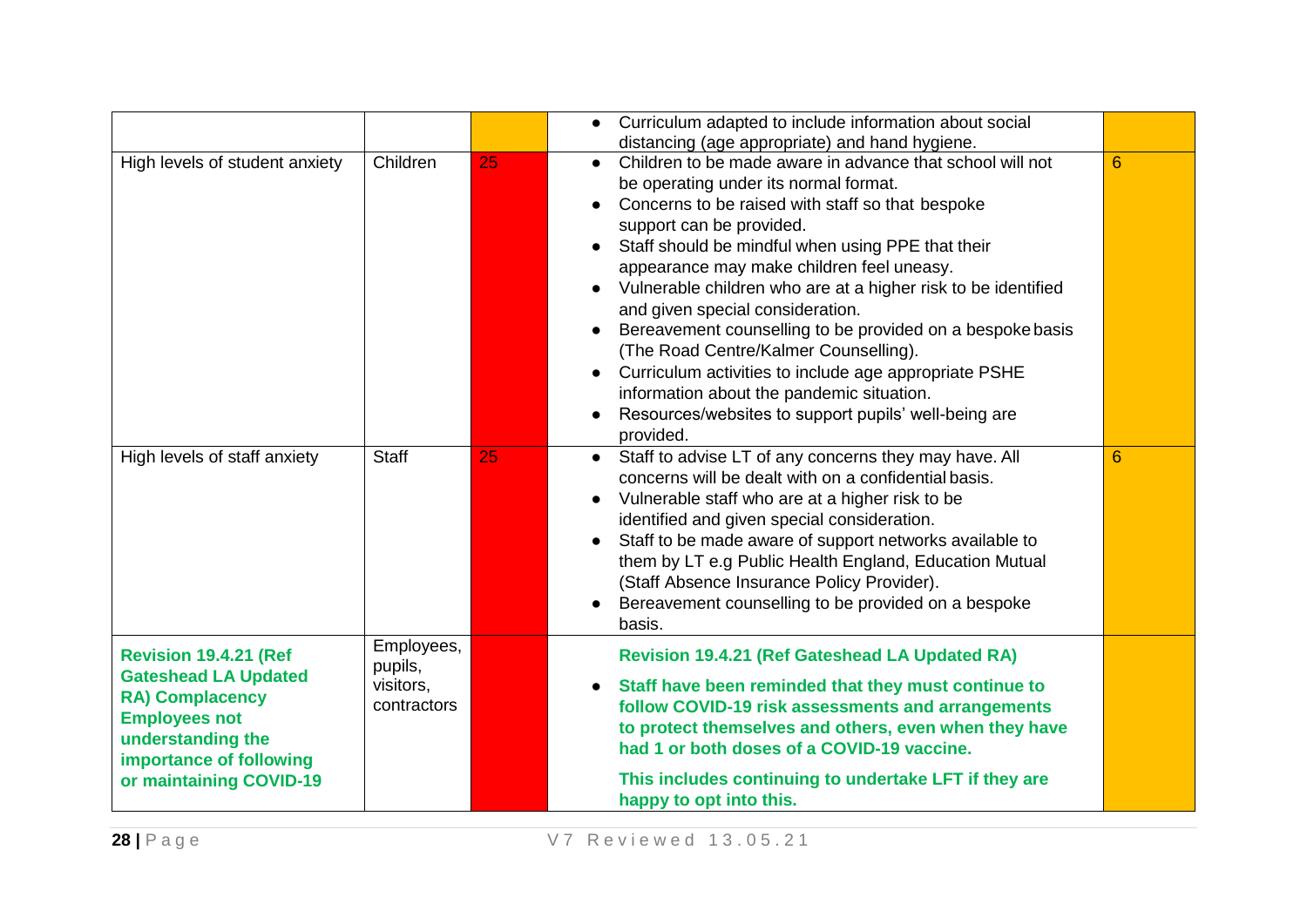| controls / forgetting /<br>choosing not to follow<br><b>controls</b>                                                                                                                                                                                                   |                                                 |    | Staff continue to be vigilant in relation to achieving 2m<br>social distancing from others in practice.<br>Any concerns with colleagues being complacent /<br>failing to follow COVID-19 controls to be raised with the<br>colleagues and/or manager if necessary and<br>appropriate action taken.                                                                                                                                                      |   |
|------------------------------------------------------------------------------------------------------------------------------------------------------------------------------------------------------------------------------------------------------------------------|-------------------------------------------------|----|---------------------------------------------------------------------------------------------------------------------------------------------------------------------------------------------------------------------------------------------------------------------------------------------------------------------------------------------------------------------------------------------------------------------------------------------------------|---|
| Communication<br>Governance and Policy<br>Governors are not fully<br>$\blacktriangleright$<br>informed or involved in<br>making key decisions                                                                                                                          | GB/LT                                           | 25 | FGB Meeting 11.6.20 – see Agenda and Documents for<br>$\bullet$<br>consideration<br>Regular updates via email<br>$\bullet$                                                                                                                                                                                                                                                                                                                              | 9 |
| Key stakeholders are not fully<br>informed about changes to<br>policies and procedures due to<br>COVID-19, resulting in risks to<br>health<br>Parents and carers are not<br>fully informed of the health and<br>safety requirements for the<br>reopening of the school | Children /<br>Parents /<br>Staff /<br>Governors | 25 | Communications strategies for the following groups are in place:<br><b>Staff</b><br>$\bullet$<br><b>Pupils</b><br>Parents<br>Governors<br><b>Local Authority</b><br><b>Trade Unions</b><br>Professional associations<br><b>Diocese</b><br>Regular HT letters to families and staff<br>HT in regular contact with LA and Catholic Cluster - feedback is<br>provided to staff<br>(Website, Letters, Texts, Emails, TEAMS, Class Dojo, Zoom,<br>Telephone) | 9 |
| Staff are not trained in new<br>procedures, leading to risks to<br>health                                                                                                                                                                                              | <b>Staff</b>                                    | 25 | Induction and CPD programmes are in operation for all staff prior to full<br>reopening, and include:<br>• Infection control<br>• Fire safety and evacuation procedures<br>• Constructive behaviour management                                                                                                                                                                                                                                           | 9 |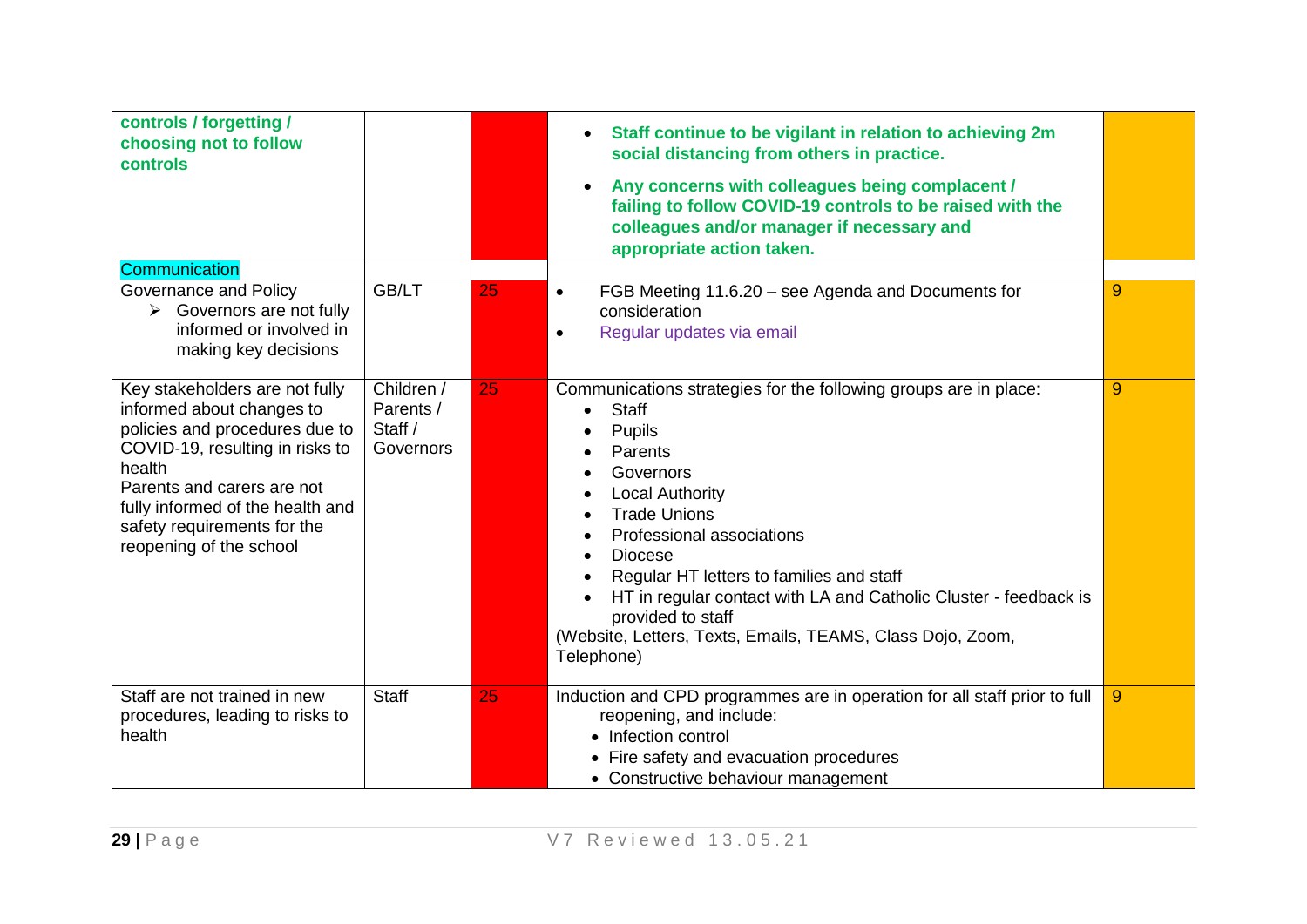| Parents and carers may not<br>fully understand their<br>responsibilities should a child<br>show symptoms of COVID-19<br><b>Review of fire procedures</b>                                                                                                                                                             | Parents                    | 25 | • Safeguarding (Refresher training 22.9.20 - A Cairns CES<br>Consultant)<br>Risk management<br>Staff induction will take place wb 13.7.20 / 7.9.20<br>Key messages in line with government guidance and specific<br>local authority guidance are reinforced regularly via email, text<br>and the school's website.<br>Letters sent regularly.                                                                                                                                                                                                                                                                                                                                                                                                                                                                                                                                                                                                                                                                                        | 9  |
|----------------------------------------------------------------------------------------------------------------------------------------------------------------------------------------------------------------------------------------------------------------------------------------------------------------------|----------------------------|----|--------------------------------------------------------------------------------------------------------------------------------------------------------------------------------------------------------------------------------------------------------------------------------------------------------------------------------------------------------------------------------------------------------------------------------------------------------------------------------------------------------------------------------------------------------------------------------------------------------------------------------------------------------------------------------------------------------------------------------------------------------------------------------------------------------------------------------------------------------------------------------------------------------------------------------------------------------------------------------------------------------------------------------------|----|
| Fire procedures are not<br>appropriate to cover new<br>arrangements<br>Fire evacuation drills - unable<br>to apply social distancing<br>effectively<br><b>Fire hazard resulting from</b><br>ethanol-based hand sanitiser<br>on site.<br><b>Check with Mr Wilson</b><br><b>Compliance with RA confirmed</b><br>8.9.20 | Children /<br><b>Staff</b> | 20 | Fire procedures have been reviewed and revised where required, due<br>to:<br>Doors being propped open to improve ventilation and to reduce<br>$\bullet$<br>contact with common / frequent touch surfaces.<br>Social distancing guidance during evacuation and at muster<br>points.<br>Possible need for additional muster point(s) to enable social<br>distancing where possible.<br>Staff and pupils have been briefed on any new evacuation<br>procedures.<br>Plans for fire evacuation drills are in place which are in line with<br>social distancing guidance.<br>Stock to be stored in a metal locker in an area with restricted<br>access. The locker should be labeled to advise of potential<br>fire risk. Area should be kept cool and ventilated.<br>Dispensers in classrooms to be stored away from heat<br>sources, sources of ignition and out of direct sunlight.<br>All staff to be advised of potential fire risk and precautionary<br>measures.<br>Classroom dispensers to be managed by the teacher in<br>charge. | 10 |
| <b>Risks to Facility Services staff</b>                                                                                                                                                                                                                                                                              |                            |    | Risk assessments to be conducted by Facility Services staff<br>$\bullet$<br>Received by email 8.6.20<br>Reviewed/updated risk assessment (dated 17.7.2020) from                                                                                                                                                                                                                                                                                                                                                                                                                                                                                                                                                                                                                                                                                                                                                                                                                                                                      |    |